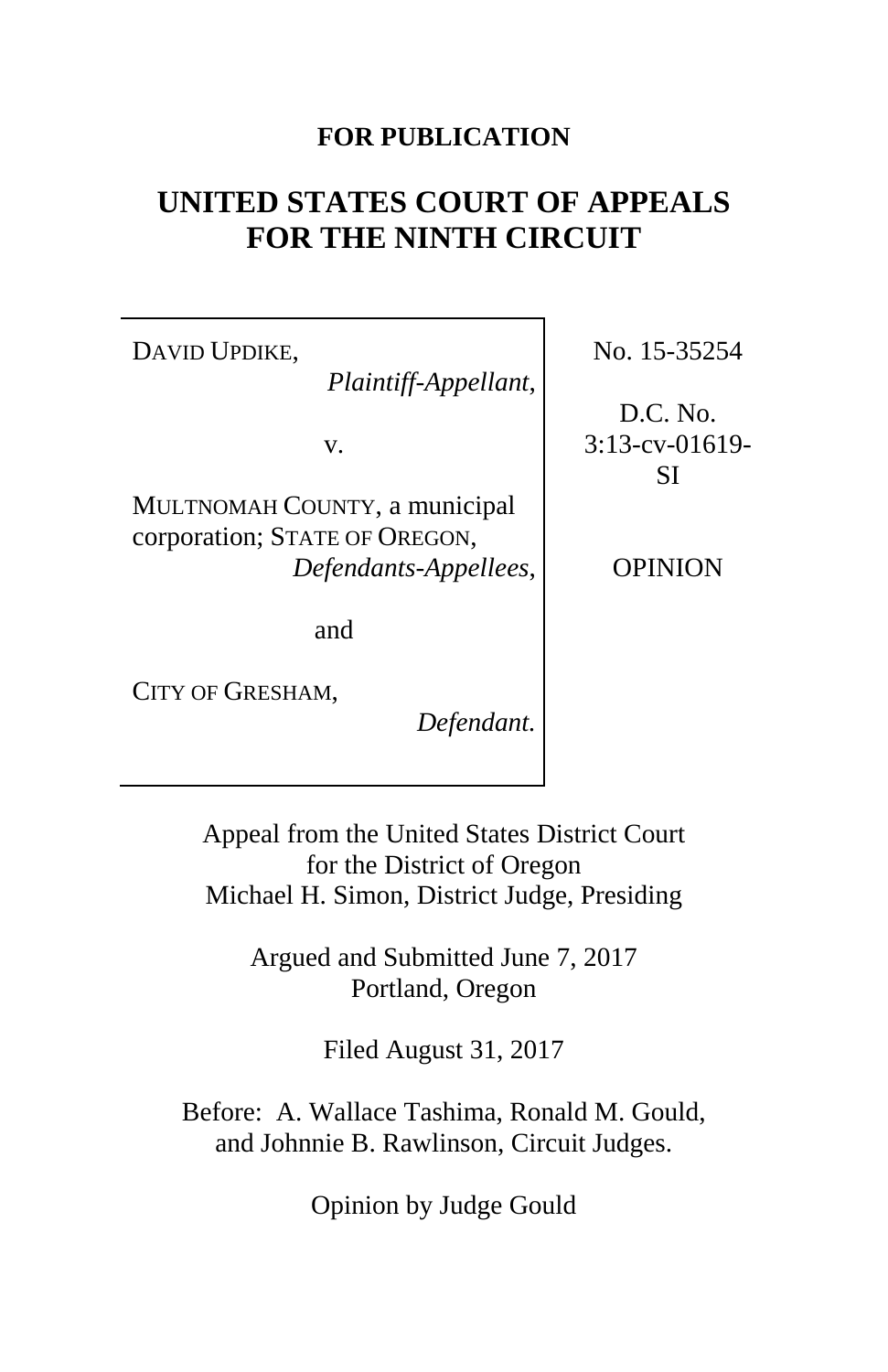# **SUMMARY[\\*](#page-1-0)**

#### **Americans With Disabilities Act / Rehabilitation Act**

The panel affirmed in part and reversed in part the district court's summary judgment orders, and remanded, in a case in which David Updike, who has been deaf since birth, alleged that the State of Oregon and Multnomah County did not provide him with an American Sign Language interpreter at his arraignment on criminal charges, and that the County did not provide him with an ASL interpreter and other auxiliary aids in order for Updike to effectively communicate while he was in pretrial detainment and under pretrial supervision, in violation of Title II of the Americans with Disabilities Act and § 504 of the Rehabilitation Act.

The panel held that Updike lacks standing to pursue his claims for injunctive relief against the State because it is no more than speculation and conjecture that the State will not provide an ASL interpreter and auxiliary aids if Updike makes an appearance as a pretrial detainee again, and lacks standing to pursue his claims for injunctive relief against the County because the possibility of recurring injury remains speculative.

The panel affirmed the district court's summary judgment in favor of the State on Updike's claims under the ADA and § 504 because there is no evidence that the State's failure to provide an ASL interpreter was the result of deliberate indifference.

 $\overline{a}$ 

<span id="page-1-0"></span>**<sup>\*</sup>** This summary constitutes no part of the opinion of the court. It has been prepared by court staff for the convenience of the reader.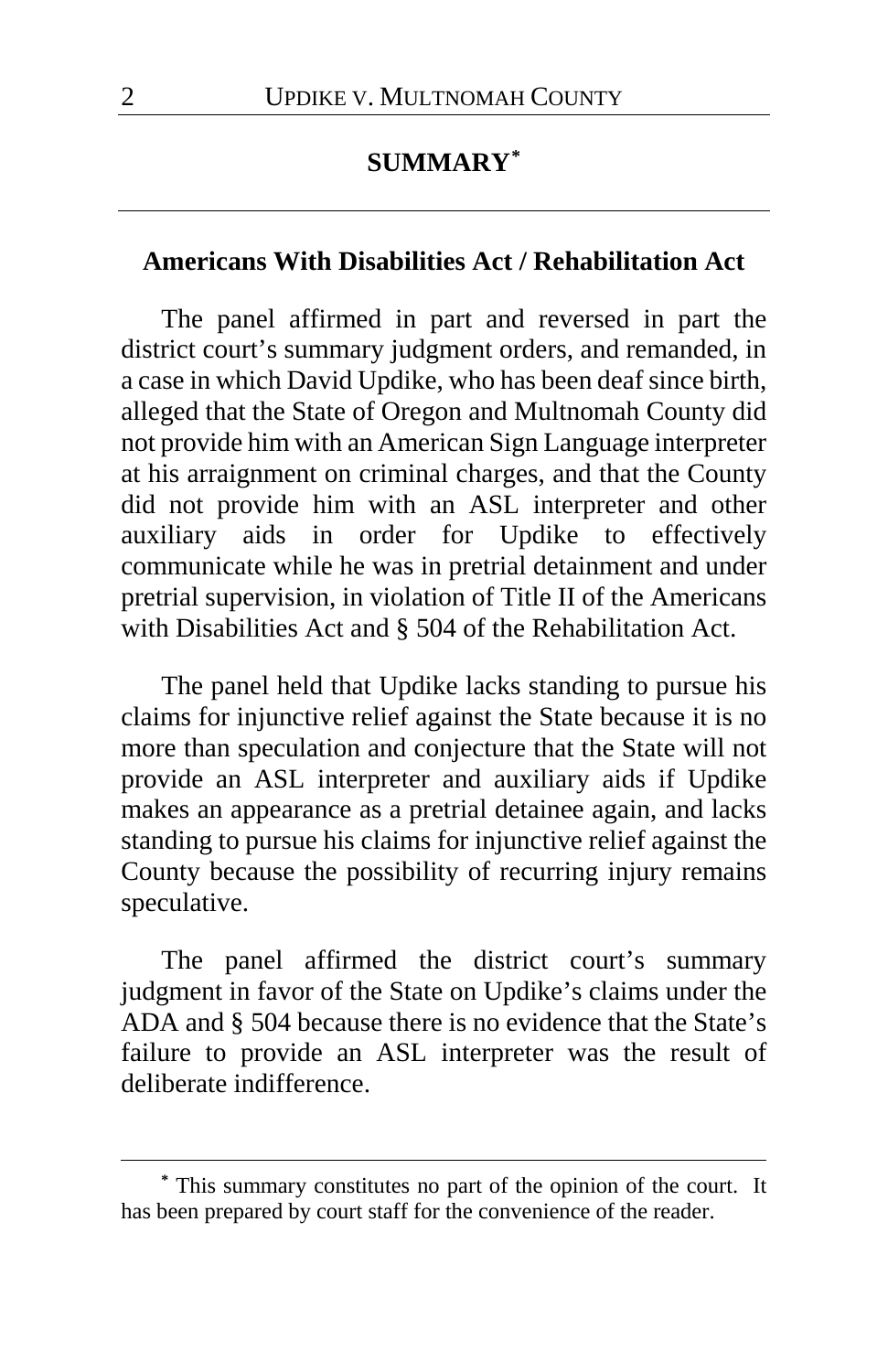The panel reversed the district court's summary judgment in favor of the County on Updike's ADA and § 504 claims for damages. The panel held that a reasonable jury could find that the County was deliberately indifferent and violated Title II and § 504 when it did not conduct an informed assessment of Updike's accommodation needs and did not give primary deference to Updike's requests or context-specific consideration to his requests; and when County employees failed to provide Updike with an ASL interpreter in a multitude of interactions with County employees, did not offer use of a TTD, and did not turn on closed captioning.

# **COUNSEL**

Carl L. Post (argued), John Burgess, and Daniel Snyder, Law Offices of Daniel J. Snyder, Portland, Oregon, for Plaintiff-Appellant.

Jacqueline Kamins (argued), Assistant County Attorney; David N. Blankfeld, Multnomah County Attorney; Office of Multnomah County Attorney, Portland, Oregon; for Defendant-Appellee Multnomah County.

Peenesh Shah (argued), Assistant Attorney General; Benjamin Gutman, Solicitor General; Ellen F. Rosenblum, Attorney General; Oregon Department of Justice, Salem, Oregon; for Defendant-Appellee State of Oregon.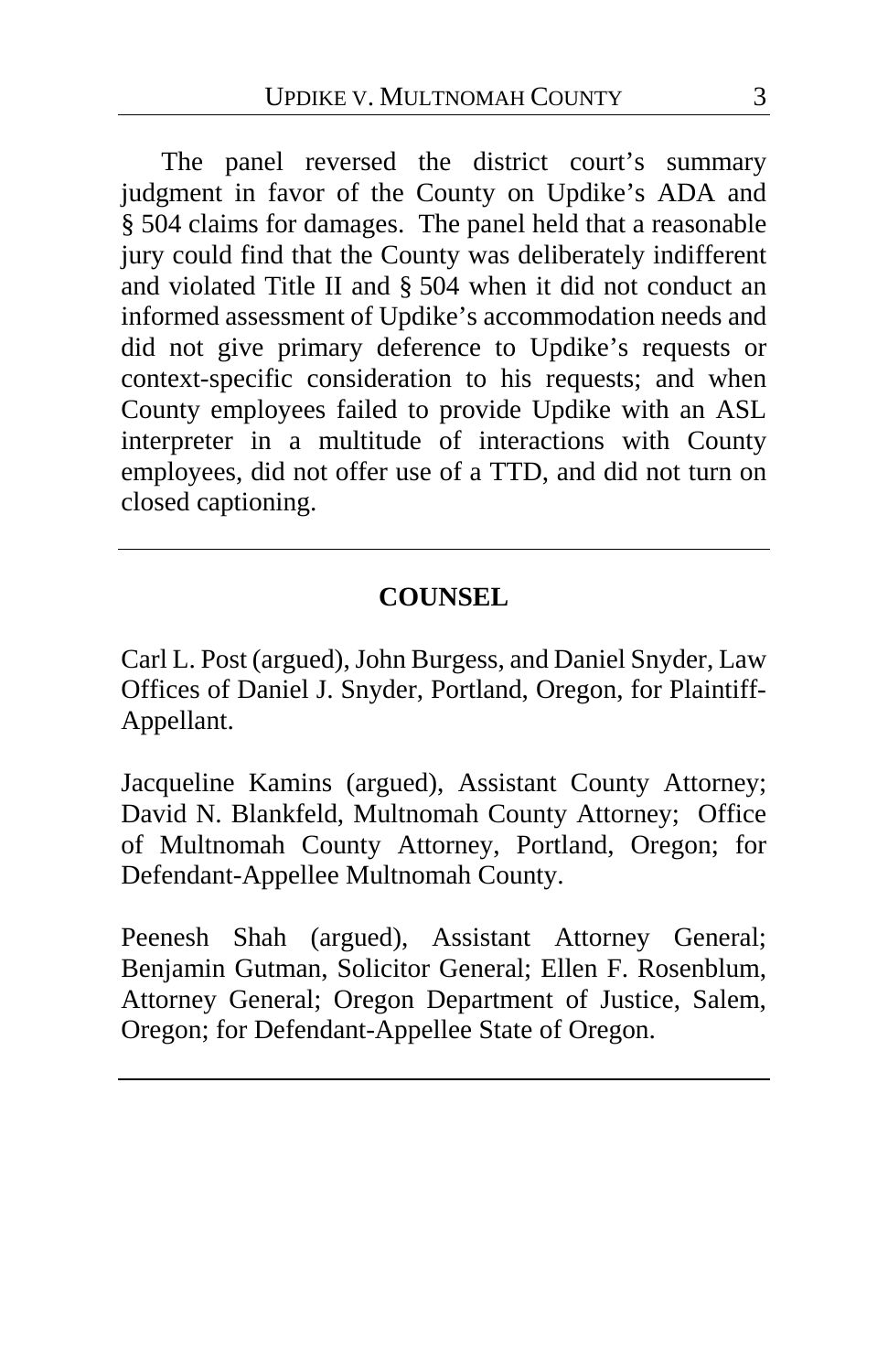#### **OPINION**

GOULD, Circuit Judge:

David Updike, who has been deaf since birth, uses American Sign Language ("ASL") as his primary language. He brings this action against Defendants the State of Oregon ("State") and Multnomah County ("County"), alleging that the State and the County did not provide him with an ASL interpreter at his arraignment on criminal charges, and that the County did not provide him with an ASL interpreter and other auxiliary aids in order for Updike to effectively communicate while he was in pretrial detainment and under pretrial supervision. Updike brings claims for violations of Title II of the Americans with Disabilities Act ("ADA"), 42 U.S.C. §§ 12101–12213, and § 504 of the Rehabilitation Act, 42 U.S.C. §§ 701–796I, negligence, and false arrest. Updike appeals the district court's grant of summary judgment to Defendants on all claims. We affirm in part, reverse in part, and remand this case for further proceedings.

### **I**

#### **A**

David Updike has been deaf since birth and communicates primarily through ASL, which is his native language and preferred method of communication. Updike does not consider himself to be bilingual in English and does not read or speak English well. Updike is not proficient at reading lips because he has never heard English words—in these circumstances, it is difficult to know the shape that lips make to produce certain words. All of Updike's friends are deaf and Updike's ex-wife is deaf. Updike explains that he "live[s] in the deaf world."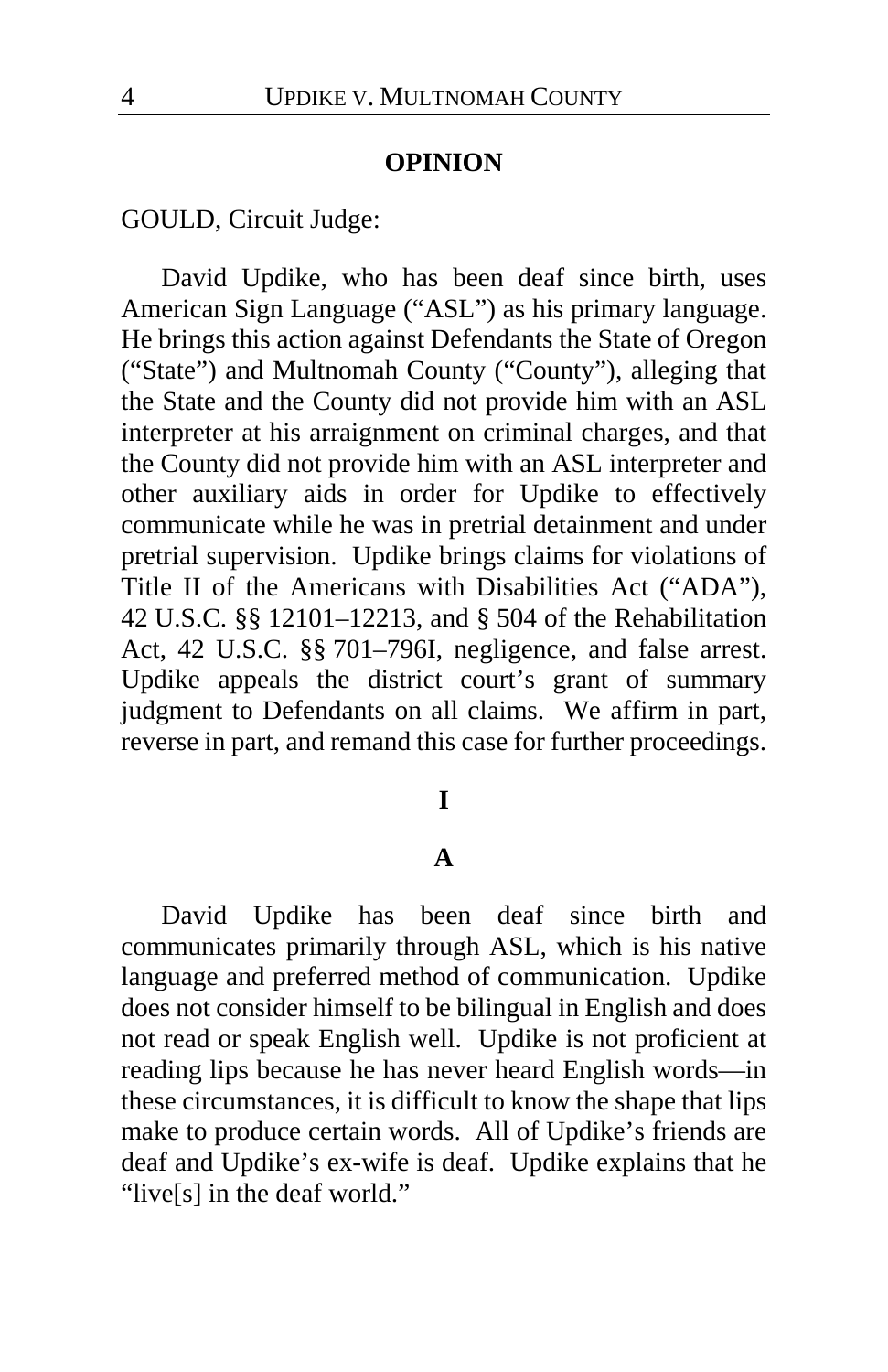In the early afternoon of January 14, 2013, officers from the Gresham Police Department arrived at Updike's home to respond to a 911 call reporting a disturbance. The 911 caller told the operator that the disturbance**[1](#page-4-0)** involved deaf individuals, but the officers did not bring an ASL interpreter with them. The officers arrested Updike and took him to Multnomah County Detention Center ("MCDC") for booking.

MCDC has a telecommunications device for the deaf ("TDD") available. MCDC staff, including corrections deputies and medical providers, can request an ASL interpreter as needed. The County has a contract with Columbia Language Services, Inc. to provide interpreting services, including "Interpretation for the Deaf,"<br>"Interpretation for the Deaf/After Hours." "Interpretation for the Deaf/After "Remote/Electronic Interpretation," "Interpreter<br>
[Services]/Normal Hours/ASL," and "Interpreter [Services]/Normal Hours/ASL," and Services/After Hours/ASL."

At MCDC, Updike signed for an ASL interpreter and a teletypewriter ("TTY")**[2](#page-4-1)** and tried to speak the word "interpreter," but was denied these requests. Instead, Officer Ozeroff showed Updike statements written by the other person involved in the disturbance and a witness, and wrote Updike a note asking Updike to write down what happened. Updike had trouble writing down what happened because written English is not his preferred form of communication. No ASL interpreter was provided.

 $\overline{a}$ 

<span id="page-4-1"></span>**<sup>2</sup>** TDD and TTY are used interchangeably by Updike and throughout this opinion.

<span id="page-4-0"></span>**<sup>1</sup>** Updike explains that a deaf guest in his home assaulted him after he refused to give the guest money.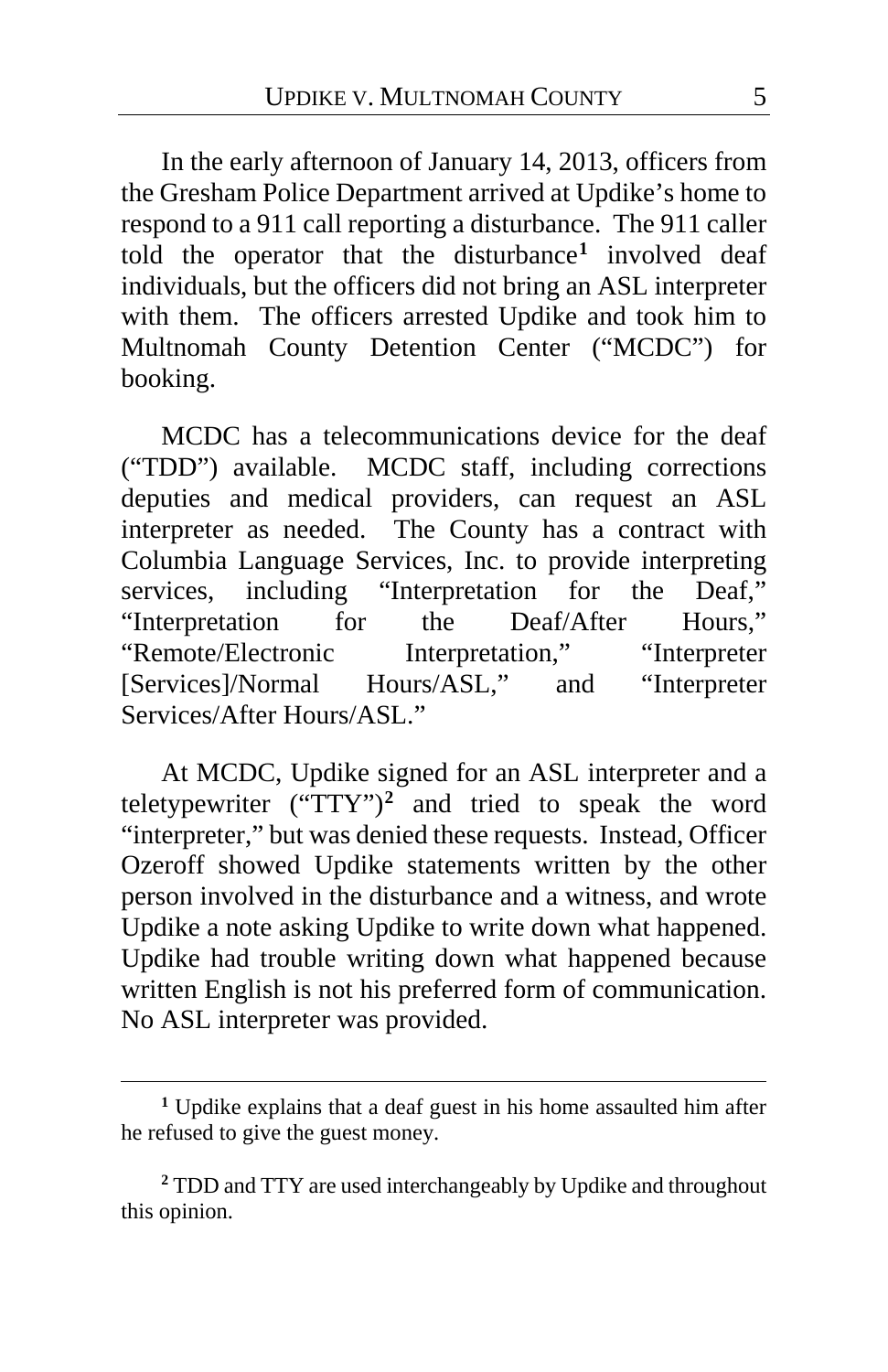At booking, a female corrections office removed Updike's handcuffs and spoke to Updike. Updike tried to read her lips and could not understand her statements. Deputy Kessinger, a booking deputy, completed Updike's intake.Updike was also photographed and fingerprinted. Updike requested an ASL interpreter during the booking process but was not given one.

After booking, Updike was placed in a holding room. Updike saw other inmates making telephone phone calls, and he wanted to call an attorney and his mother. He asked a corrections officer for a TTY, by saying "TTY," and motioned his hand to his ear to mime a telephone. The officer instructed Updike to sit down and gestured for Updike to sit down. Updike stated and signed "I need an interpreter," but the officer did not respond to this request. Updike then spoke the word "paper" and made a writing gesture. The officer denied the request for paper and a writing instrument, and told Updike to sit down.

After the booking process, Updike again asked to use a TTY by gesturing typing and by making a verbal request to a different corrections officer. The officer denied the requests and instructed Updike to sit down and wait.

Still at MCDC, Updike met with Nurse Nielsen and asked for an ASL interpreter. Updike wanted to communicate that officers hurt his neck and back during the course of his arrest, but the nurse did not request or provide an interpreter despite his request. The nurse pointed to questions on a health intake form, but Updike could not read the form very well and used body language to answer the questions the best he could. The nurse did not examine his neck and back, and Updike could not communicate that those areas hurt.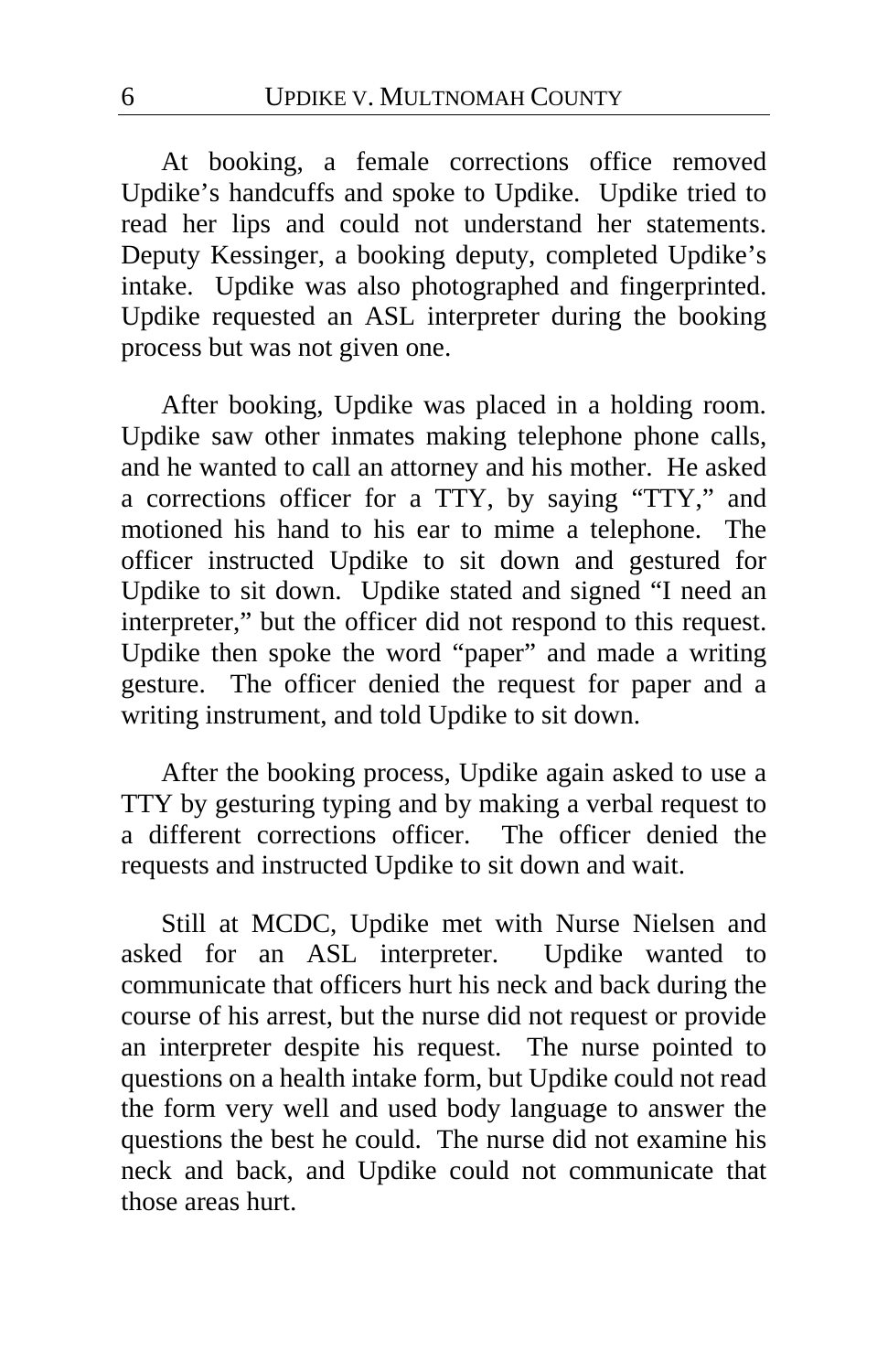Updike met with Recognizance Officer Iwamoto from Multnomah County Pretrial Services Program. Updike had trouble reading the officer's lips and requested an ASL interpreter. The officer did not provide one. Updike also requested a TTY, but was not given one. Updike then learned that he would be held overnight and would appear in court the next day. Officer Iwamoto assured Updike that Iwamoto would notify the court that Updike would require an interpreter at his arraignment.

Officer Iwamoto's practice is to communicate with deaf people in custody by writing notes.Officer Iwamoto testified that if Updike was again arrested, he would likely not be given an ASL interpreter for his recognizance interview, and that he believed this practice needed to change. Iwamoto stated that he felt that written communication was sufficient to complete Updike's recognizance interview in order to make a release determination. Iwamoto's summary of his interview with Updike noted that the interview was conducted by writing, but that Updike would "need a sign language interpreter for court." This information became part of the court's records, and went to the judge, the district attorney's office, and the defense attorney. The information was also made available to pretrial release services. Iwamoto stated that he made this determination because arraignment occurred by video conference, and not because he himself had difficulties communicating with Updike by writing during the recognizance interview.

While at MCDC, Updike also met with Deputy Waggoner, a classification deputy. Waggoner's notes said that Updike was deaf; this notation was made so corrections staff could give Updike accommodations, including getting the TTD machine for Updike to make phone calls. However,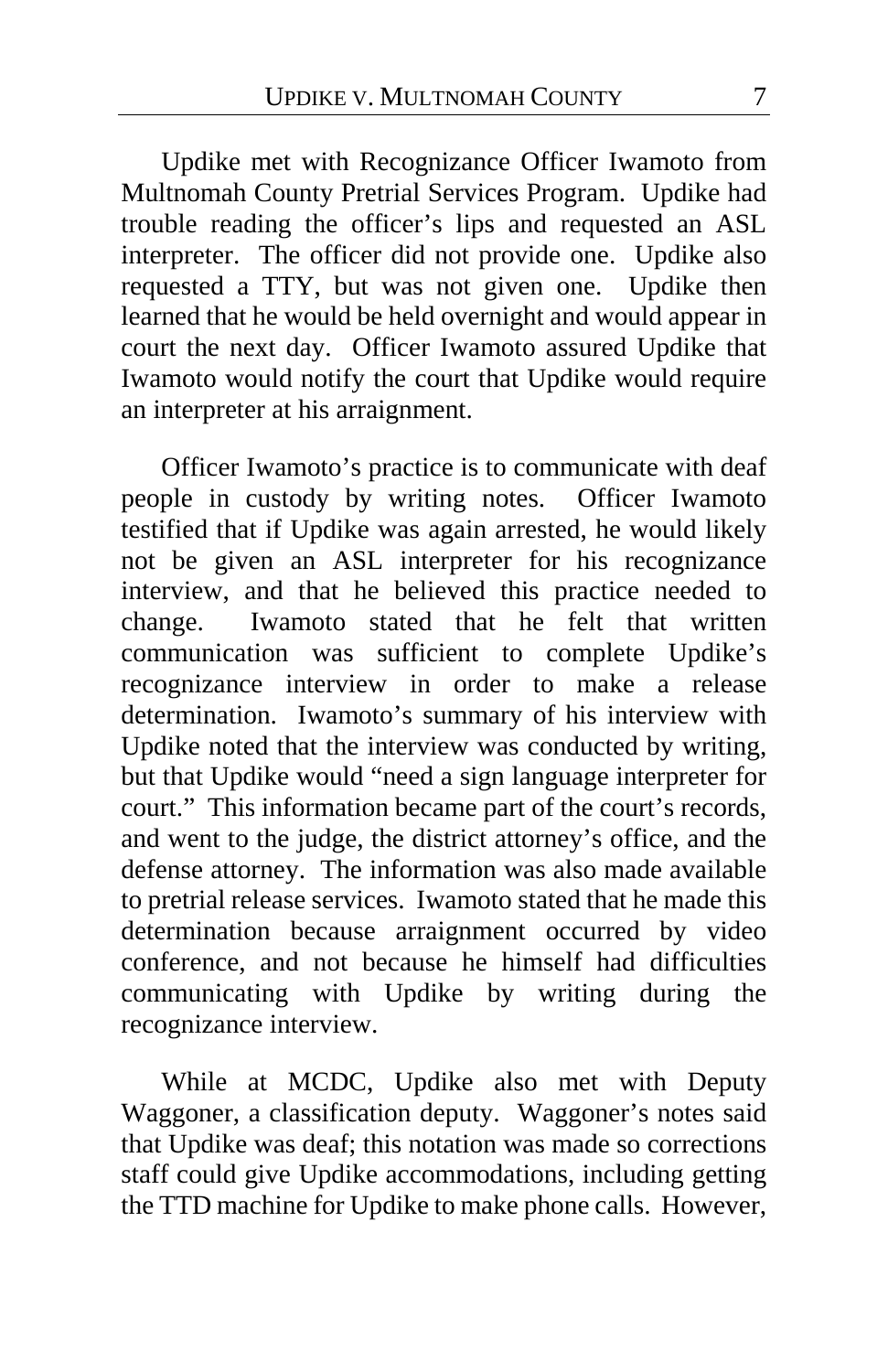Deputy Waggoner did not call for an ASL interpreter during his triage interview with Updike because Waggoner did not think that Updike needed one and felt that Updike communicated fine using written English. Waggoner has never been trained on the necessary steps to obtain an interpreter for a deaf person during booking, and does not know how to get an ASL interpreter if he had trouble with a deaf inmate during a triage interview. Waggoner indicated in the Classification Summary Report that he believed Updike read fine, but also noted that Updike answered "yes" to the question asking whether Updike had a disability that would impact his ability to understand instructions while detained.

During Updike's time at MCDC, he was not given access to an ASL interpreter, a computer, a TTY, video relay services, or pen and paper. He could not call a lawyer or his family members without a TTY device. He was not able to watch television because there was no video relay service and no closed captioning.

On the evening of January 14, 2013, Updike was transferred to Multnomah County Inverness Jail ("MCIJ"). At MCIJ, an officer gave Updike a toothbrush, toothpaste, a comb, some blank paper and a pen, and a copy of MCIJ's Inmate Manual. Updike wrote to the officer that his neck and back hurt, and he requested pain medication, but no medical provider examined Updike.

Updike remained at MCIJ from January 14 through January 16, 2013. He made many requests for a TTY so he could make phone calls, as he saw that other inmates were freely able to use telephones during their free time. He was denied these requests. Updike also wrote a note requesting that an officer turn on closed captioning, but that request was not honored. MCIJ uses a loudspeaker system to address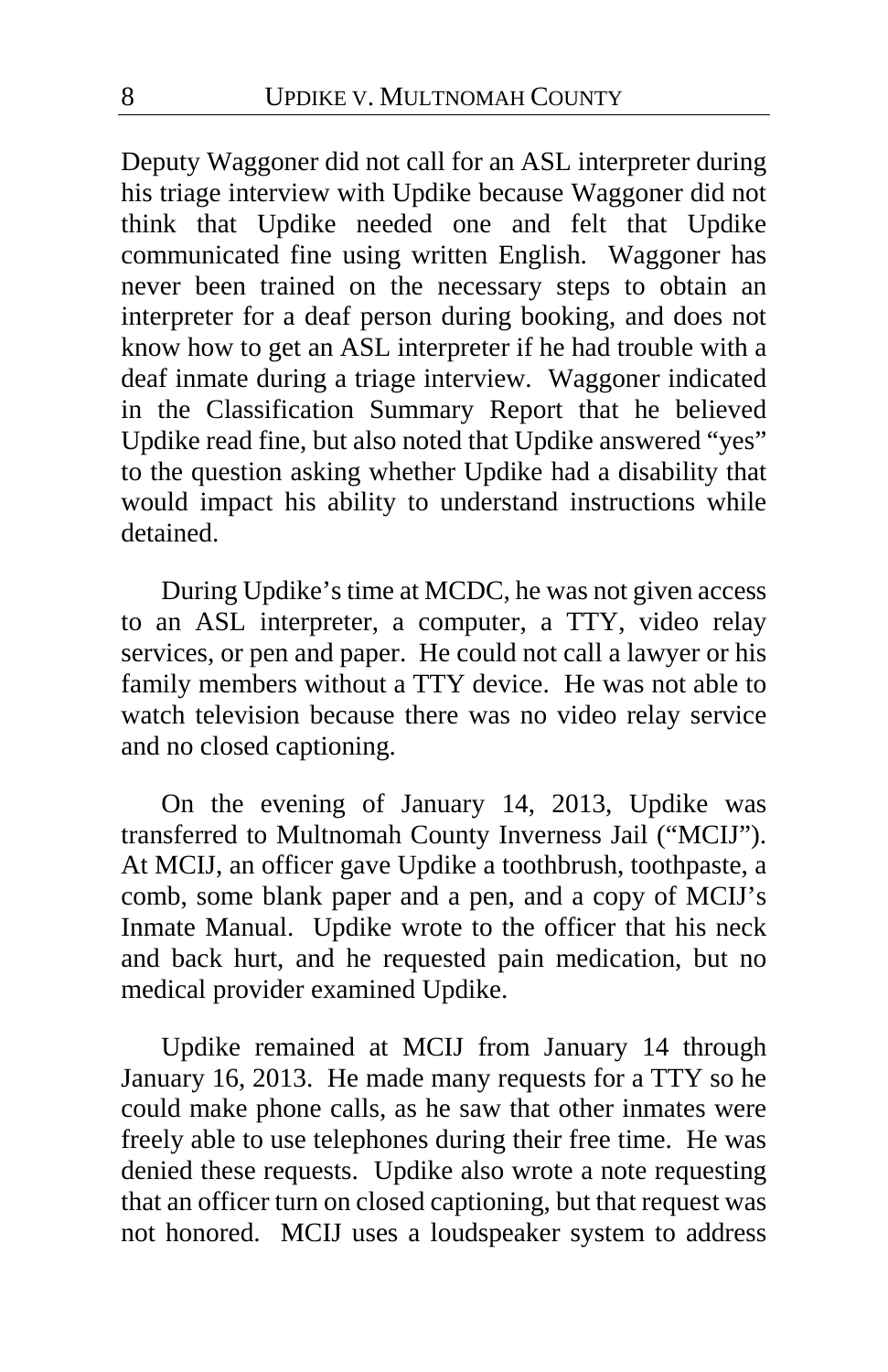inmates, but Updike did not hear any of the announcements made while at MCIJ.

On January 15, 2013, Updike appeared at his arraignment by video. MCIJ arranges arraignment by video, and inmates are not transported to court. During the arraignment, Updike could see but not read Judge Kathleen Dailey's lips and noticed that an interpreter was not in the courtroom. Upon learning that Updike was deaf, Judge Dailey postponed Updike's arraignment to the following day when an ASL interpreter would be available. Updike was thus held for another night at MCIJ.

The County's Pretrial Release Office conducts pretrial release interviews, including an assessment of the language needs of an individual, such as whether an individual needs an ASL interpreter, or whether the individual requires some other accommodation for hearing loss. This information is transmitted to the staff of the Oregon Judicial Department ("OJD") prior to arraignment. Updike's pretrial release documents received by OJD employees noted that Updike required an ASL interpreter. If staff do not determine whether an interpreter is required, the issue is not addressed until the court appearance. Typically, OJD staff prepare for arraignments by looking only at the booking register and not by reviewing the pretrial release report. But if a booking register notes a need for an accommodation, OJD staff would take appropriate action. At some time after Updike's arraignment, the County modified the format of the booking register so that the booking register notifies the court of a need for an accommodation. As a result of this change, OJD staff are now alerted that a person needs an ASL interpreter or a foreign language interpreter through the booking register.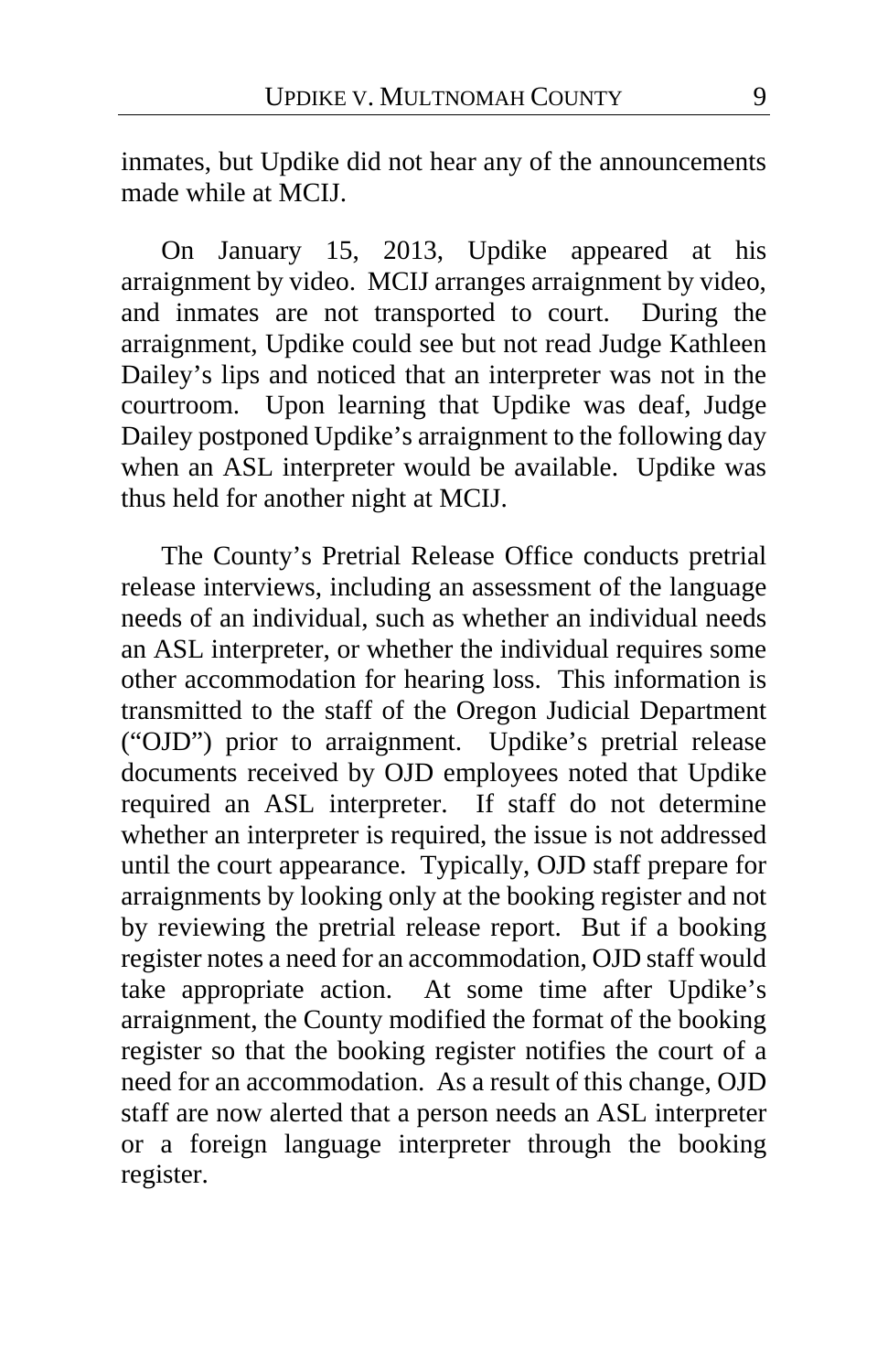On January 16, 2013, Updike again appeared in court by videoconference. An ASL interpreter was provided for Updike, and Updike was released that day. Updike again requested a corrections officer to supply him with a TTY so he could call for his daughter to pick him. He received a TTY for the first time, and left jail late that evening.

On January 17, 2013, Updike reported to pretrial supervision as ordered by Judge Dailey. Updike met with Michale Sacomano, a case manager for the Multnomah County Department of Community Justice's Pretrial Services Program. Sacomano conducted intake by written communication, despite the fact that Updike did not agree to conduct intake by writing and had requested—by both signing and speaking—an ASL interpreter and signed requesting an ASL interpreter. Sacomano denied the request, and explained that Updike should write all of his requests.**[3](#page-9-0)** Updike had a series of miscommunications with Sacomano, and felt that Sacomano believed Updike used his hearing impairment as an excuse to violate conditions of his pretrial release.**[4](#page-9-1)**

<span id="page-9-1"></span>**<sup>4</sup>** Sacomano's log entries noted that Updike's case was dismissed, that Updike had poor reporting during his time with pretrial services, that Updike used his hearing impairment as the reason for not complying with the conditions of supervision, and that their interactions were challenging because Updike "argued" everything. The "hearing impaired, learning impaired, and developmentally disabled individuals engage in a range of coping mechanisms that can give the false impression of uncooperative behavior or lack of remorse." *Armstrong v.* 

 $\overline{a}$ 

<span id="page-9-0"></span>**<sup>3</sup>** Sacomano disputes whether Updike requested an ASL interpreter at this meeting. Because this is an appeal from the grant of summary judgment to Defendants, we construe the facts in the light most favorable to Updike as the non-moving party. *See Olsen v. Idaho State Bd. of Med.*, 363 F.3d 916, 922 (9th Cir. 2004).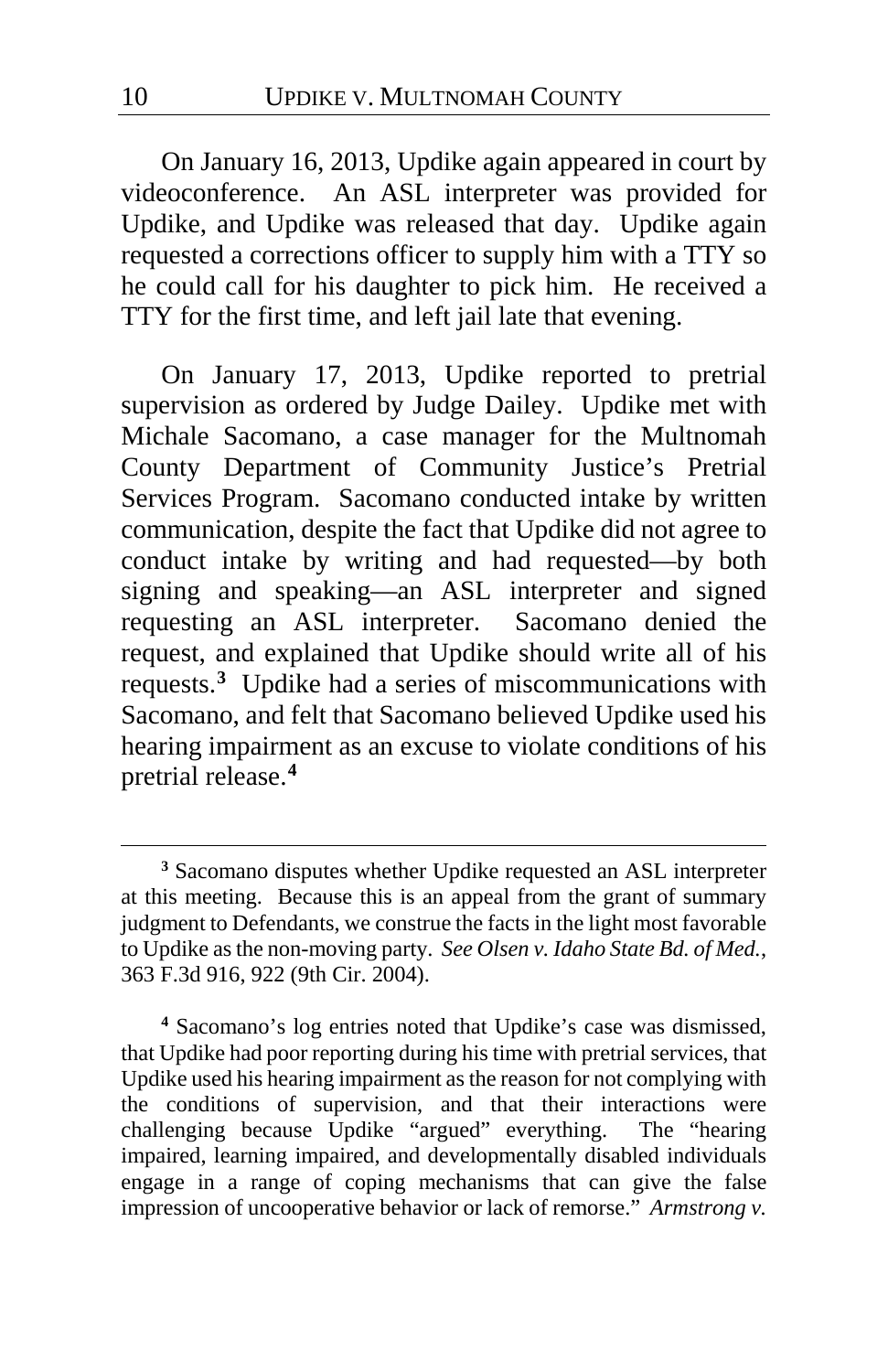The trial on Updike's criminal charge was postponed until April 22, 2013. After the jury was impaneled, the district attorney moved for dismissal.

#### **B**

On September 13, 2013, Updike filed his complaint, alleging claims against the City of Gresham, Multnomah County, and the State of Oregon. In early 2014, the City of Gresham settled. On June 1, 2014, Updike filed his first amended complaint. Updike brought several claims: ADA discrimination claims against the State and the County, violations of § 504 of the Rehabilitation Act against the State and the County, common law negligence against the State and the County, and false arrest against the County. He sought compensatory damages, injunctive relief, and attorneys' fees and costs.

The State filed its motion for summary judgment on April 23, 2014, which the district court granted on October 15, 2014. The County filed its motion for summary judgment on November 26, 2014, which the district court granted on March 24, 2015. The district entered final judgment on March 24, 2015.

Updike timely appealed.He does not challenge the grant of summary judgment on his negligence and false arrest claims.

 $\overline{a}$ 

*Davis*, 275 F.3d 849, 867 (9th Cir. 2001), *abrogated on other grounds by Johnson v. California*, 543 U.S. 499, 504–05 (2005). As a result, it is likely that such individuals may have difficulty interacting with personnel who supervise them. *Id.* This is one basis that may explain why the interactions between Sacomano and Updike were challenging.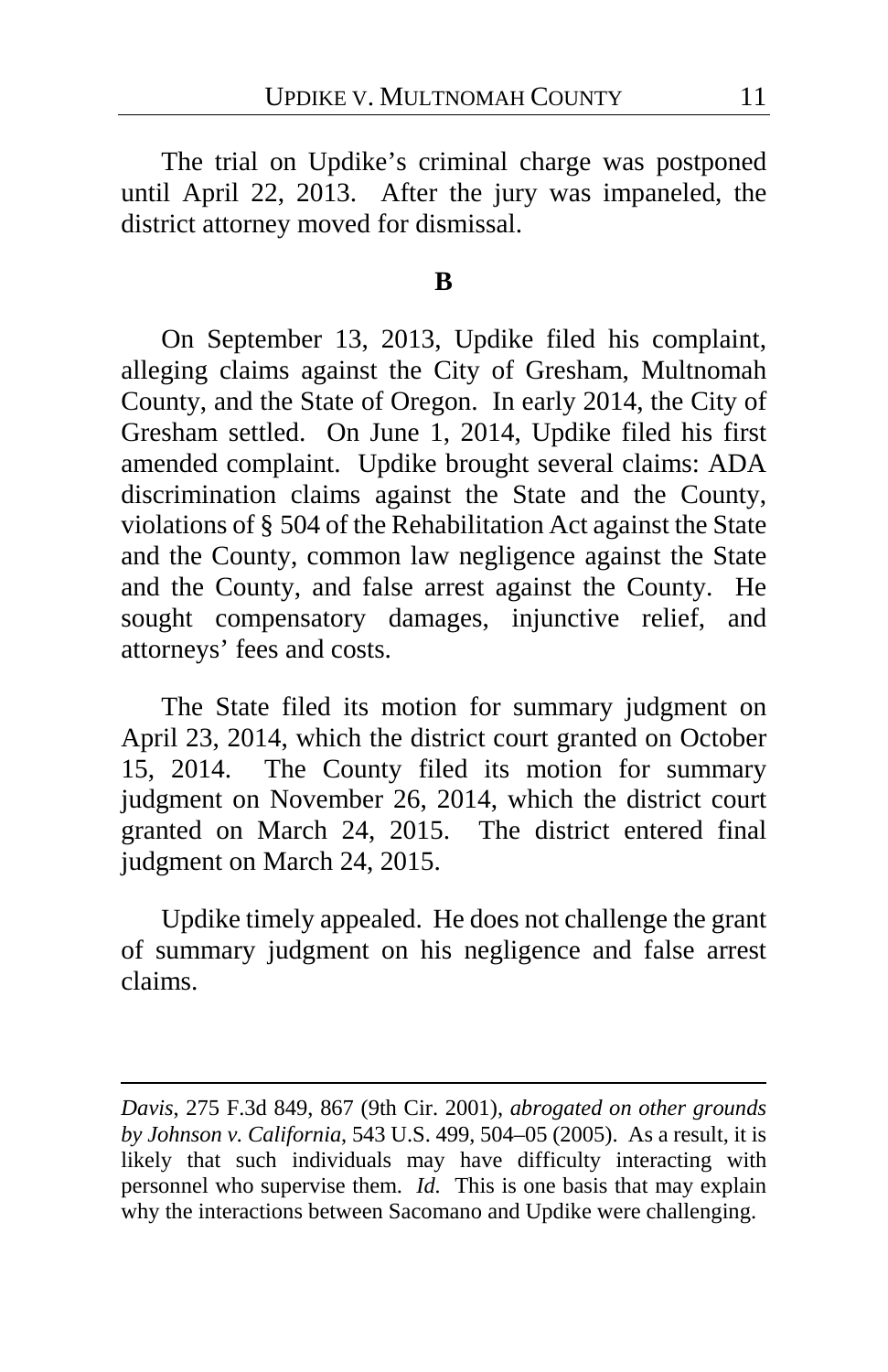#### **II**

We have jurisdiction under 28 U.S.C. § 1291. We review de novo a district court's grant of summary judgment. *Gonzales v. CarMax Auto Superstores, LLC*, 840 F.3d 644, 648 (9th Cir. 2016). On review, we determine—viewing the evidence in the light most favorable to Updike, the nonmoving party—whether there are any genuine issues of material fact and whether the district court correctly applied the relevant substantive law. *Olsen v. Idaho State Bd. of Med.*, 363 F.3d 916, 922 (9th Cir. 2004); *see* Fed. R. Civ. P. 56. "Summary judgment is improper if 'there are any genuine factual issues that properly can be resolved only by a finder of fact because they may reasonably be resolved in favor of either party.'" *Simo v. Union of Needletrades, Indus. & Textile Emps.*, 322 F.3d 602, 610 (9th Cir. 2003) (quoting *Anderson v. Liberty Lobby, Inc.*, 477 U.S. 242, 250 (1986)). We review de novo the district court's decision regarding standing. *Fair Hous. of Marin v. Combs*, 285 F.3d 899, 902 (9th Cir. 2002).

#### **III**

Article III of the Constitution limits federal courts to hearing only cases and controversies. To establish standing to sue, a plaintiff must show: (1) an injury that is concrete and particularized and actual or imminent; (2) a causal connection between the injury and defendant's challenged action; and (3) redressability. *Lujan v. Defs. of Wildlife*, 504 U.S. 555, 560–61 (1992). Apart from this, standing for injunctive relief requires that a plaintiff show a "real and immediate threat of repeated injury." *O'Shea v. Littleton*, 414 U.S. 488, 496 (1974); *see also City of Los Angeles v. Lyons*, 461 U.S. 95, 107–08 (1983).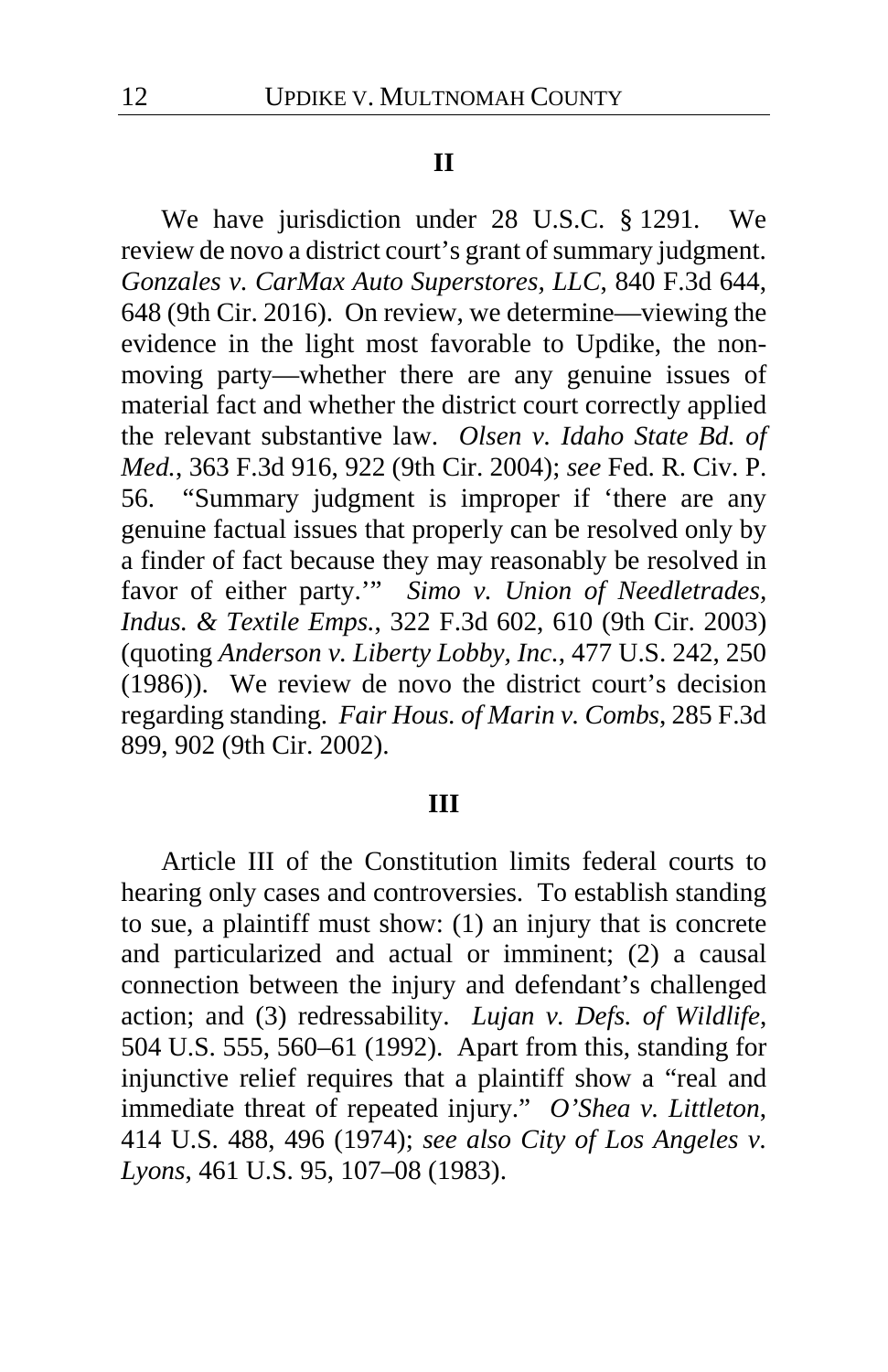The parties do not dispute that Updike satisfies the general standing requirements of Article III,**[5](#page-12-0)** but instead dispute whether Updike has shown a real and immediate threat that the injury will be repeated—which is necessary for standing to seek injunctive relief.

#### **A**

Updike offers no evidence of a "real or immediate threat" that he would be "wronged again" by way of the State's failure to provide an ASL interpreter at future court appearances. *Lyons*, 461 U.S. at 111. Evidence in the record further indicates that this wrongful conduct will likely not occur again, given that information about necessary accommodations are now noted in the booking registers the documents relied upon by OJD to set hearing dates rather than the pretrial release reports.

Updike has not met his burden of showing that the State's allegedly wrongful behavior will likely recur. Moreover, Updike's evidence is insufficient to establish that any such wrongful behavior is likely to recur against him, *i.e.*, that he is likely again to be a pretrial detainee. Updike lacks standing to pursue his claims for injunctive relief against the State because it is no more than speculation and conjecture that the State will not provide an ASL interpreter

 $\overline{a}$ 

<span id="page-12-0"></span>**<sup>5</sup>** Nor could the County or State really dispute this: The State and County's alleged failure to provide Updike with an ASL interpreter or the use of auxiliary services constitute concrete and particularized injuries sufficient to satisfy Article III. Further, Updike's inability to effectively communicate with corrections staff or even communicate at all with his lawyer or family was caused by the Defendants' failure to provide him with accommodation and meaningful access. Finally, a decision favorable to Updike would redress his injuries. *See Lujan*, 605 U.S. at 560–61.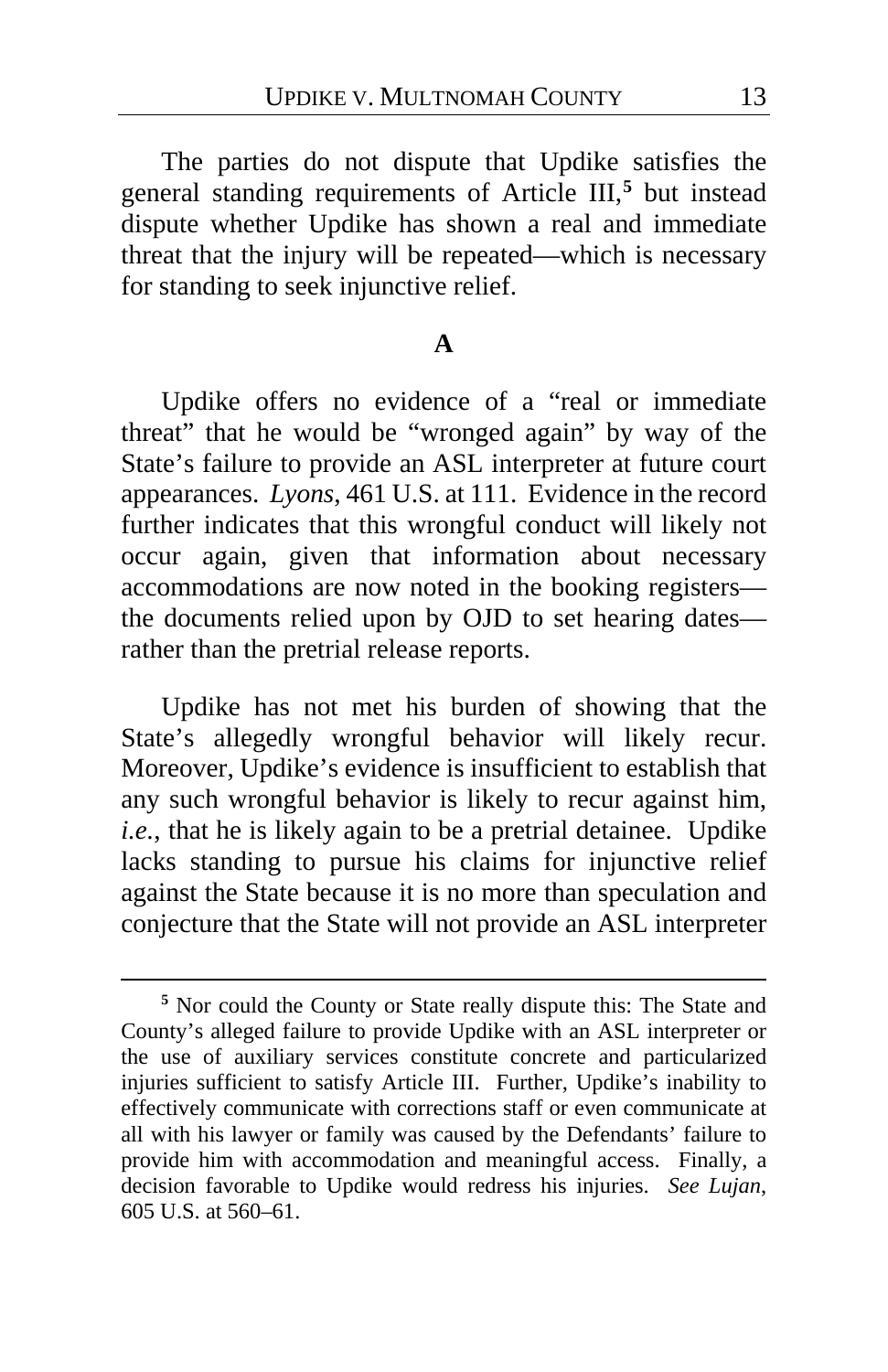and auxiliary aids if Updike makes an appearance as a pretrial detainee again. *See id.* at 103, 107–08.

#### **B**

Although certain facts slightly alter our calculus in considering the threat of future harm from the County, we also hold that the possibility of recurring injury remains speculative such that Updike also lacks standing to pursue injunctive relief against the County.

Updike has been booked at MCDC on five previous occasions, and avers that he had been held overnight in a Multnomah County detention facility before and was then denied an ASL interpreter and a TTY although he requested auxiliary aids and services. Record evidence also shows that a County officer had communicated with other deaf people in custody by writing notes, and that another County officer admitted to now knowing *how* to get an ASL interpreter if he had difficulties communicating with a deaf inmate.

Although "past wrongs are evidence bearing on whether there is a real and immediate threat of repeated injury," *O'Shea*, 414 U.S. at 496, "past wrongs do not in themselves amount to [a] real and immediate threat of injury necessary to make out a case or controversy," *Lyons*, 461 U.S. at 103. Updike's past injury is insufficient to establish that the risk of recurring injury is more than speculative. He has not identified specific County policies and practices that would subject Updike to a realistic possibility that the County would subject him to the injurious acts again in the future. *Compare id.* at 108–110 (holding that the plaintiff did not have standing because it was no more than conjecture that he would be subject to another unconstitutional chokehold in the future), *with Armstrong v. Davis*, 275 F.3d 849, 864 (9th Cir. 2001) (explaining that the California Board of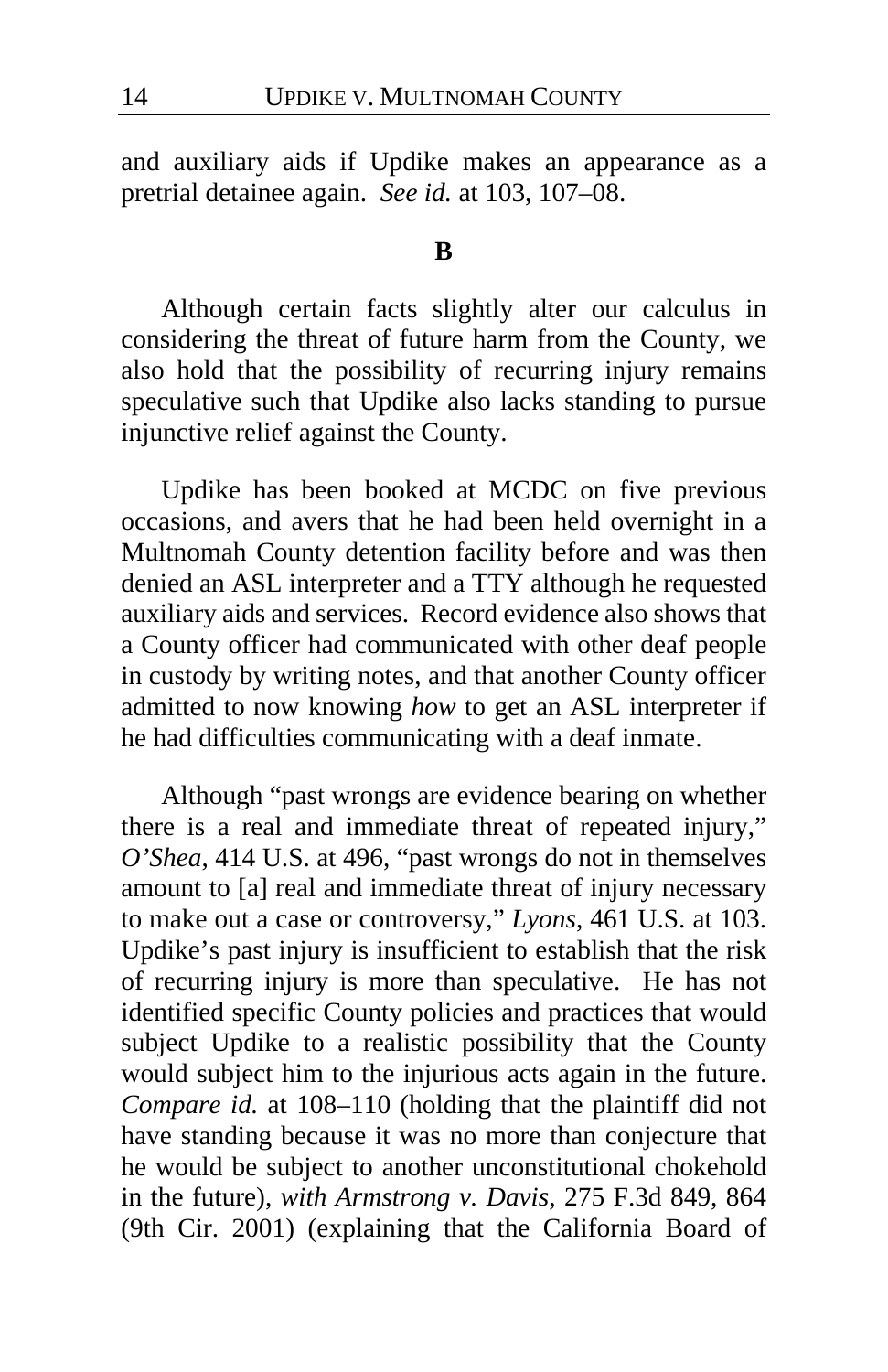Prison Term's consistent practice of denying appropriate accommodations warranted holding that the plaintiff class established standing), *abrogated on other grounds by Johnson v. California*, 543 U.S. 499, 504–05 (2005). Further counseling against standing for injunctive relief is the assumption that Updike will likely conform his activities within the law such that he would not be arrested and detained in the future. *See O'Shea*, 414 U.S. at 497 ("We assume that respondents will conduct their activities within the law and so avoid prosecution and conviction as well as exposure to the challenged course of conduct said to be followed by petitioners."). Updike has not shown "there is 'sufficient immediacy and reality' to [his] allegations of future injury to warrant invocation" of jurisdiction. *Id.*

In sum, Updike does not have standing to pursue his claims for injunctive relief against the State and County. We turn next to the merits of his claims for compensatory damages.

#### **IV**

## **A**

Updike challenges the district court's grant of summary judgment in favor of the State and the County on his ADA and § 504 claims.

The ADA was enacted "to provide a clear and comprehensive national mandate for the elimination of discrimination against individuals with disabilities" and "to provide clear, strong, consistent, enforceable standards addressing discrimination against individuals with disabilities." 42 U.S.C. § 12101(b)(1)&(2). Title II of the ADA provides: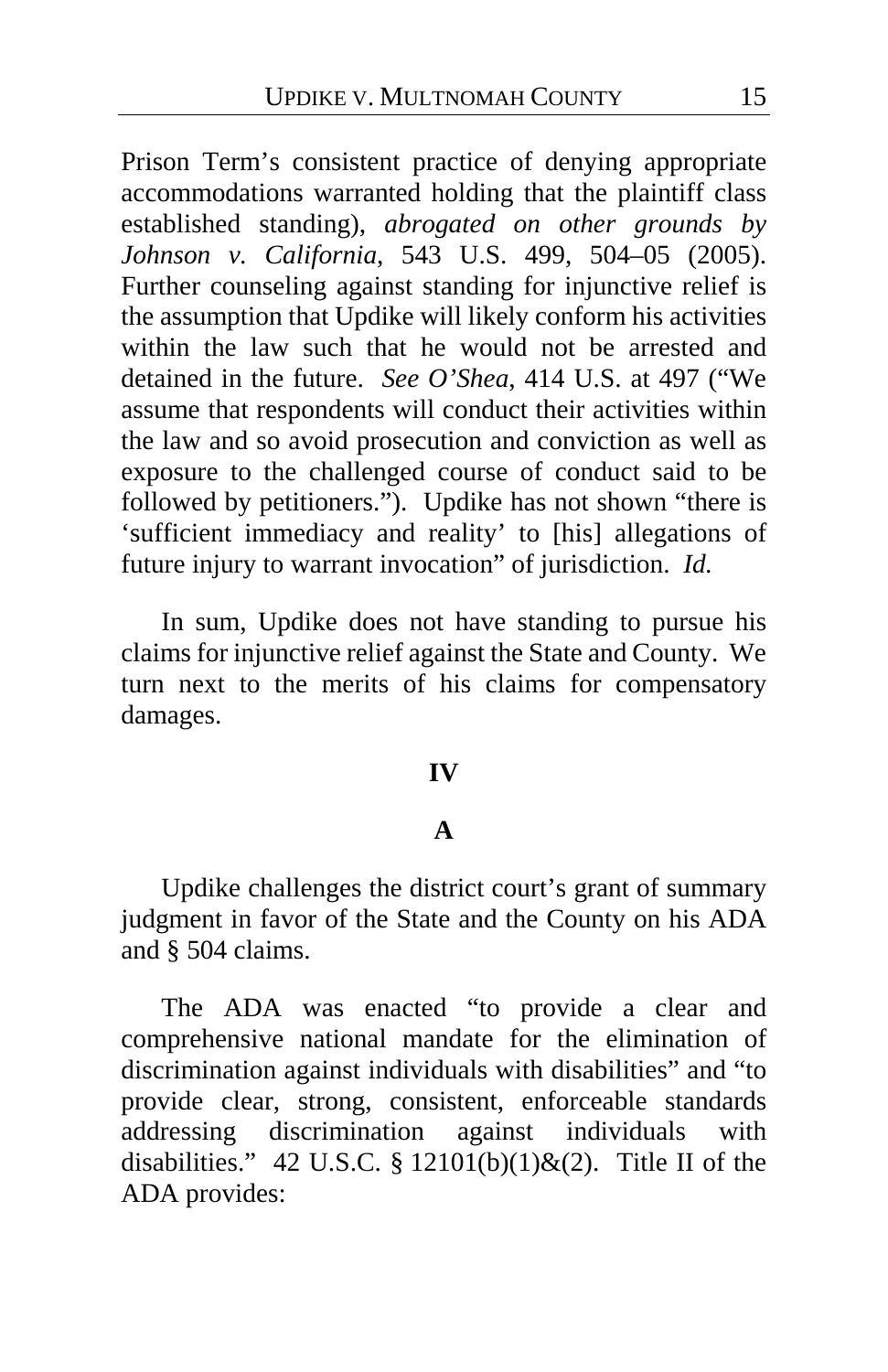[N]o qualified individual with a disability shall, by reason of such disability, be excluded from participation in or be denied the benefits of the services, programs, or activities of a public entity, or be subjected to discrimination by any such entity.

*Id.* § 12132. To prove that a public program or service violated Title II of the ADA, Updike must show that: "(1) he is a 'qualified individual with a disability'; (2) he was either excluded from participation in or denied the benefits of a public entity's services, programs, or activities, or was otherwise discriminated against by the public entity; and (3) such exclusion, denial of benefits, or discrimination was by reason of his disability." *Duvall v. Cty. of Kitsap*, 260 F.3d 1124, 1135 (9th Cir. 2001), *as amended on denial of reh'g en banc* (Oct. 11, 2001). This provision extends to discrimination against inmates detained in a county jail. *See Penn. Dep't of Corr. v. Yeskey*, 524 U.S. 206, 210 (1998) (concluding that "[s]tate prisons fall squarely within the statutory definition of 'public entity,' which includes 'any department, agency, special purpose district, or other instrumentality of a State or States or local government.'" (quoting 42 U.S.C. § 12131(1)(B))).

"Title II of the ADA was expressly modeled after § 504 of the Rehabilitation Act." *Duvall*, 260 F.3d at 1135. Section 504 of the Rehabilitation Act provides:

> No otherwise qualified individual with a disability . . . shall, solely by reason of her or his disability, be excluded from the participation in, be denied the benefits of, or be subjected to discrimination under any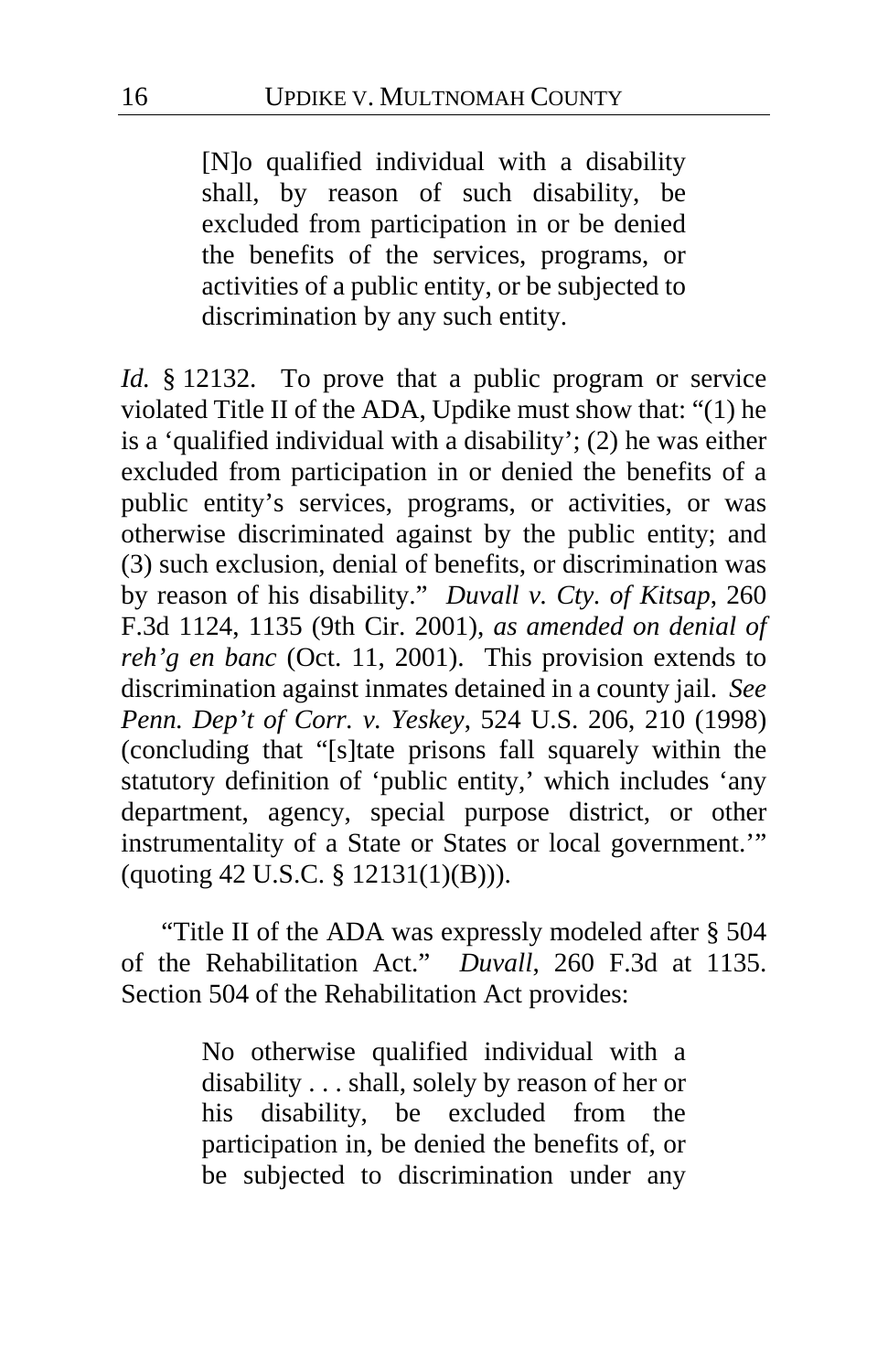program or activity receiving Federal financial assistance . . . .

29 U.S.C. § 794. To bring a § 504 claim, Updike must show that  $(1)$  he is an individual with a disability; (2) he is otherwise qualified to receive the benefit; (3) he was denied the benefits of the program solely by reason of his disability; and (4) the program receives federal financial assistance." *Duvall*, 260 F.3d at 1135.

Title II and § 504 include an affirmative obligation for public entities to make benefits, services, and programs accessible to people with disabilities. *See id.* at 1136; *Pierce v. District of Columbia*, 128 F. Supp. 3d 250, 266–67 (D.D.C. 2015) (citing 42 U.S.C. § 12131(2) and 28 C.F.R. § 35.130(b)(1)(ii)), *reconsideration denied*, 146 F. Supp. 3d 197 (D.D.C. 2015).

As to persons with a hearing disability, implementing regulations for Title II provide that a public entity must "take appropriate steps to ensure that communications" with disabled persons "are as effective as communications with others." 28 C.F.R. § 35.160(a). These regulations, squarely on point here, provide:

> (b) (1) A public entity shall furnish appropriate auxiliary aids and services where necessary to afford individuals with disabilities, including applicants, participants, companions, and members of the public, an equal opportunity to participate in, and enjoy the benefits of, a service, program, or activity of a public entity.

> (2) The type of auxiliary aid or service necessary to ensure effective communication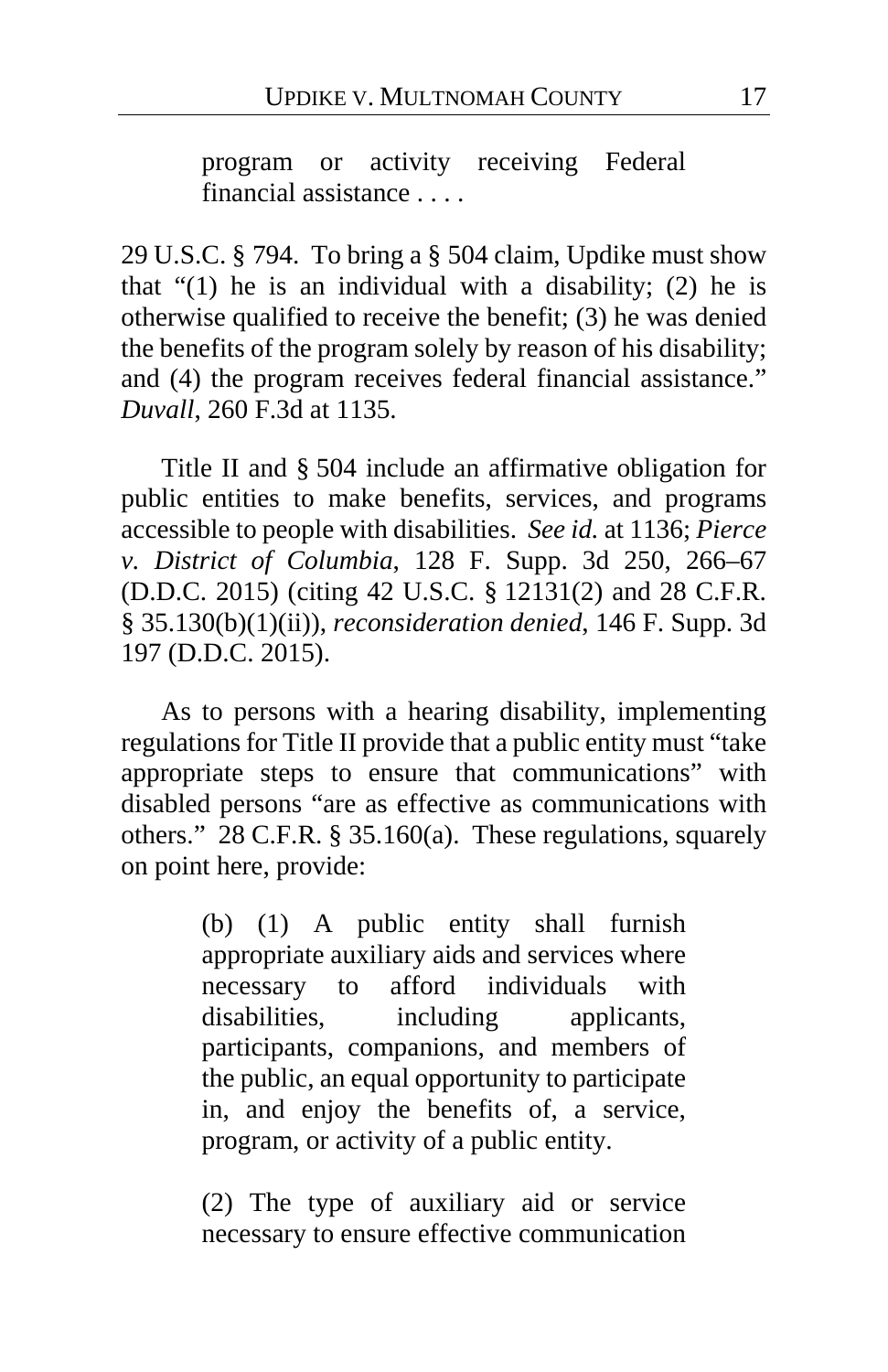will vary in accordance with the method of communication used by the individual; the nature, length, and complexity of the communication involved; and the context in which the communication is taking place. In determining what types of auxiliary aids and services are necessary, a public entity shall give primary consideration to the requests of individuals with disabilities. In order to be effective, auxiliary aids and services must be provided in accessible formats, in a timely manner, and in such a way as to protect the privacy and independence of the individual with a disability.

*Id.* § 35.160(b). For deaf and hearing-impaired persons, auxiliary aids and services include:

> Qualified interpreters on-site or through video remote interpreting (VRI) services; notetakers; real-time computer-aided transcription services; written materials; exchange of written notes; telephone handset amplifiers; assistive listening devices; assistive listening systems; telephones compatible with hearing aids; closed caption decoders; open and closed captioning, including real-time captioning; voice, text, and video-based telecommunications products and systems, including text telephones (TTYs), videophones, and captioned telephones, or equally effective telecommunications devices; videotext displays; accessible electronic and information technology; or other effective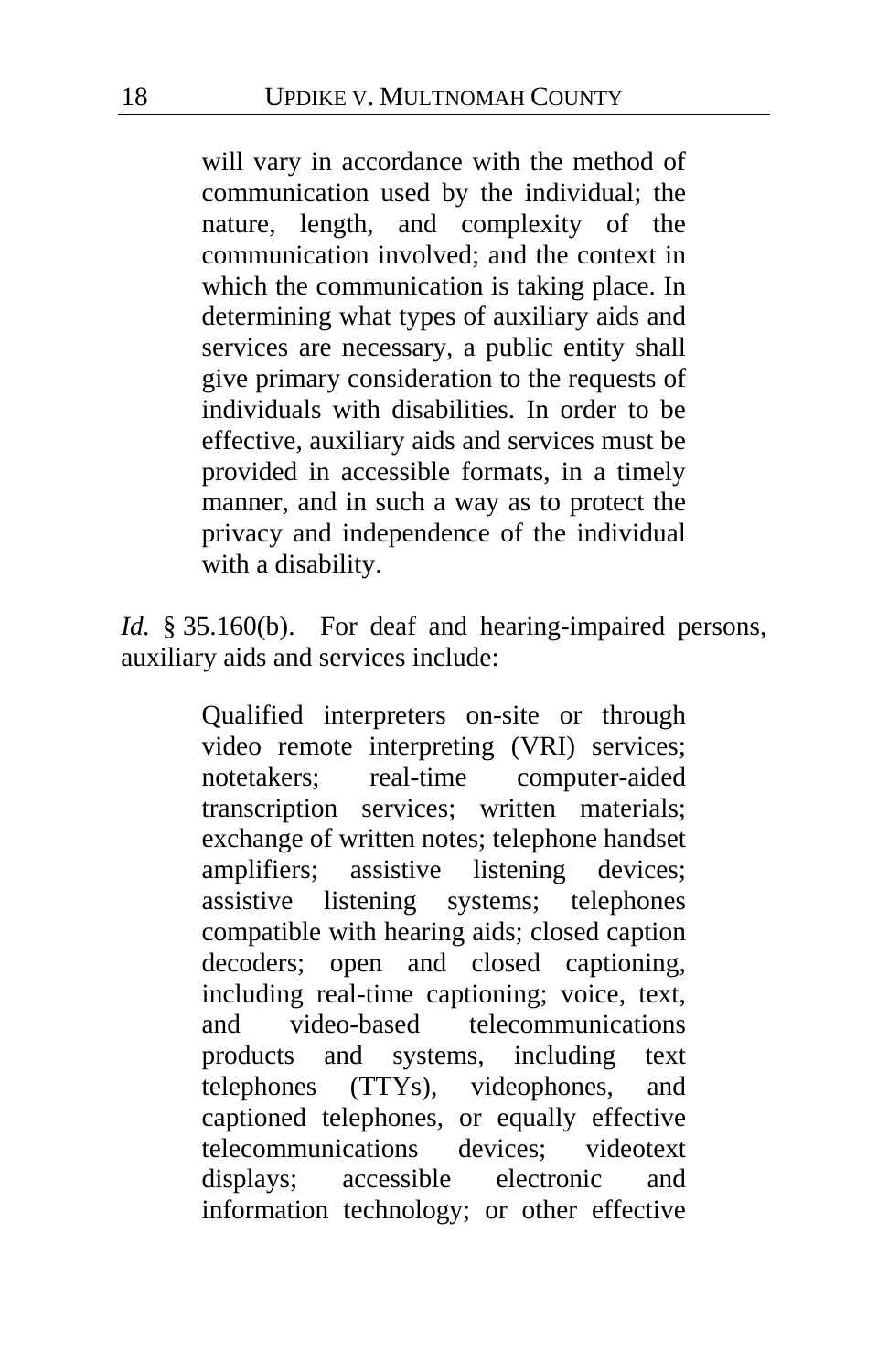methods of making aurally delivered information available to individuals who are deaf or hard of hearing[.]

*Id.* § 35.104(1).

The Appendix to the ADA regulations also makes clear that the public entity has a duty to ensure effective communications and establishes a required deference that must normally be given to a disabled person's personal choice of aid and service:

> The public entity shall honor the choice [of the individual with a disability] unless it can demonstrate that another effective means of communication exists or that use of the means chosen would not be required under § 35.164. Deference to the request of the individual with a disability is desirable because of the range of disabilities, the variety of auxiliary aids and services, and different circumstances requiring effective communication.

*Id.* pt. 35, App. A (alteration in original) (quoting 28 C.F.R. pt. 35, App. A (2009)). The Appendix goes on to explain that "the type of auxiliary aid or service necessary to ensure effective communication will vary with the situation." *Id.* These regulations "require effective communication in courts, jails, prisons, and with law enforcement officers." *Id.*

One limitation on this duty, however, provides that a public entity is not required "to take any action that it can demonstrate would result in a fundamental alteration in the nature of a service, program, or activity or in undue financial and administrative burdens." *Id.* § 35.164; *see also id.* pt.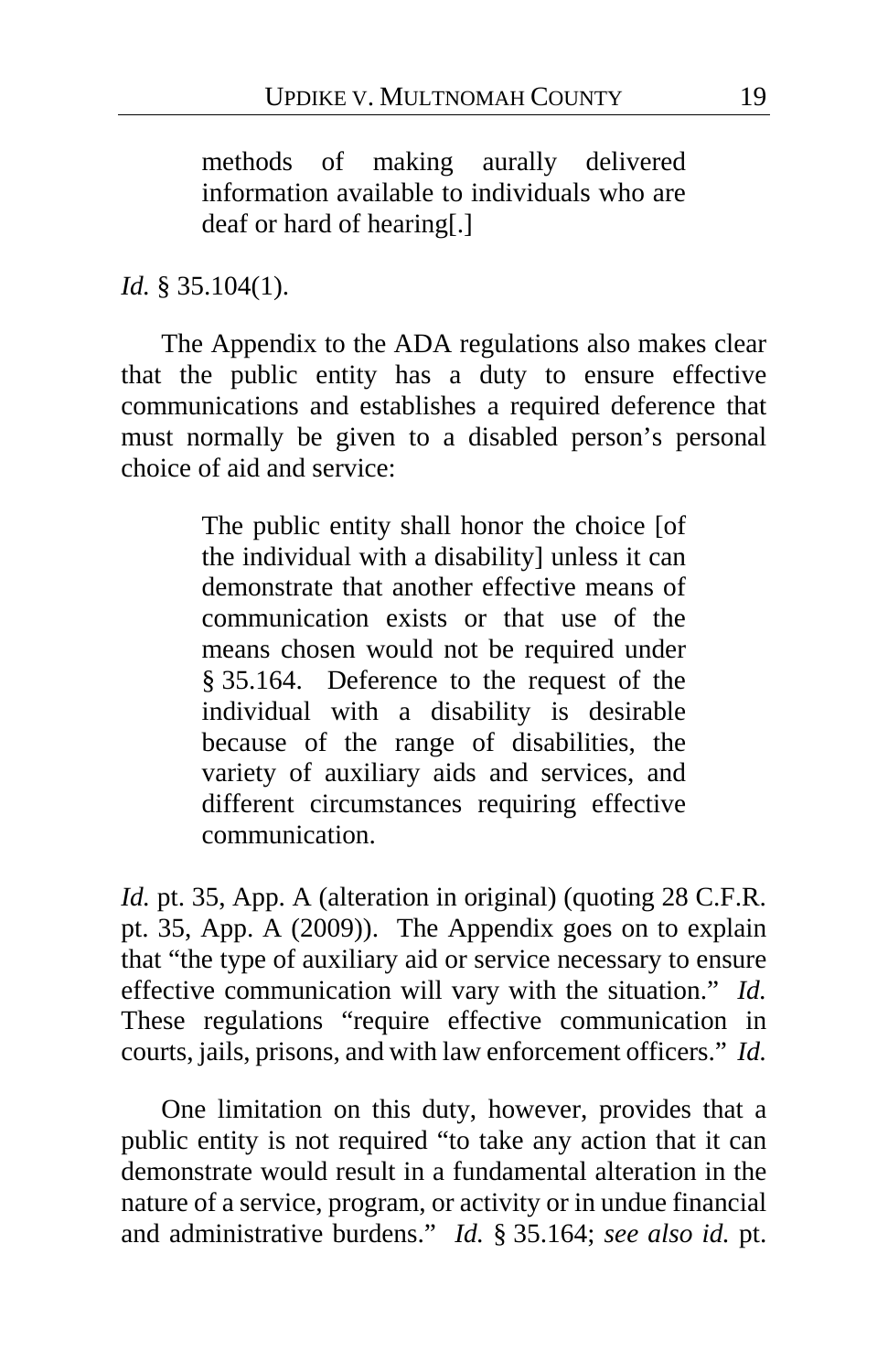35, App. A. Yet the mere payment for an ASL interpreter and the payment for a TTY or similar device cannot be considered an undue burden.

Under both Title II of the ADA and § 504 of the Rehabilitation Act, Updike must show that he was excluded from participating in or denied the benefits of a program's<br>services or otherwise discriminated against. services or otherwise discriminated against. "[C]ompensatory damages are not available under Title II or § 504 absent a showing of discriminatory intent." *Ferguson v. City of Phoenix*, 157 F.3d 668, 674 (9th Cir. 1998), *as amended* (Oct. 8, 1998); *see Duvall*, 260 F.3d at 1138. To show intentional discrimination, this circuit requires that the plaintiff show that a defendant acted with "deliberate indifference," which requires "both knowledge that a harm to a federally protected right is substantially likely, and a failure to act upon that . . . likelihood." *Duvall*, 260 F.3d at 1139. "When the plaintiff has alerted the public entity to his need for accommodation (or where the need for accommodation is obvious, or required by statute or regulation), the public entity is on notice that an accommodation is required, and the plaintiff has satisfied the first element of the deliberate indifference test." *Id.* To meet the second prong, the entity's failure to act "must be a result of conduct that is more than negligent, and involves an element of deliberateness." *Id.*

A public entity may be liable for damages under Title II of the ADA or § 504 of the Rehabilitation Act "if it intentionally or with deliberate indifference fails to provide meaningful access or reasonable accommodation to disabled persons." *Mark H. v. Lemahieu*, 513 F.3d 922, 937–38 (9th Cir. 2008). The "failure to provide reasonable accommodation can constitute discrimination." *Vinson v. Thomas*, 288 F.3d 1145, 1154 (9th Cir. 2002). A public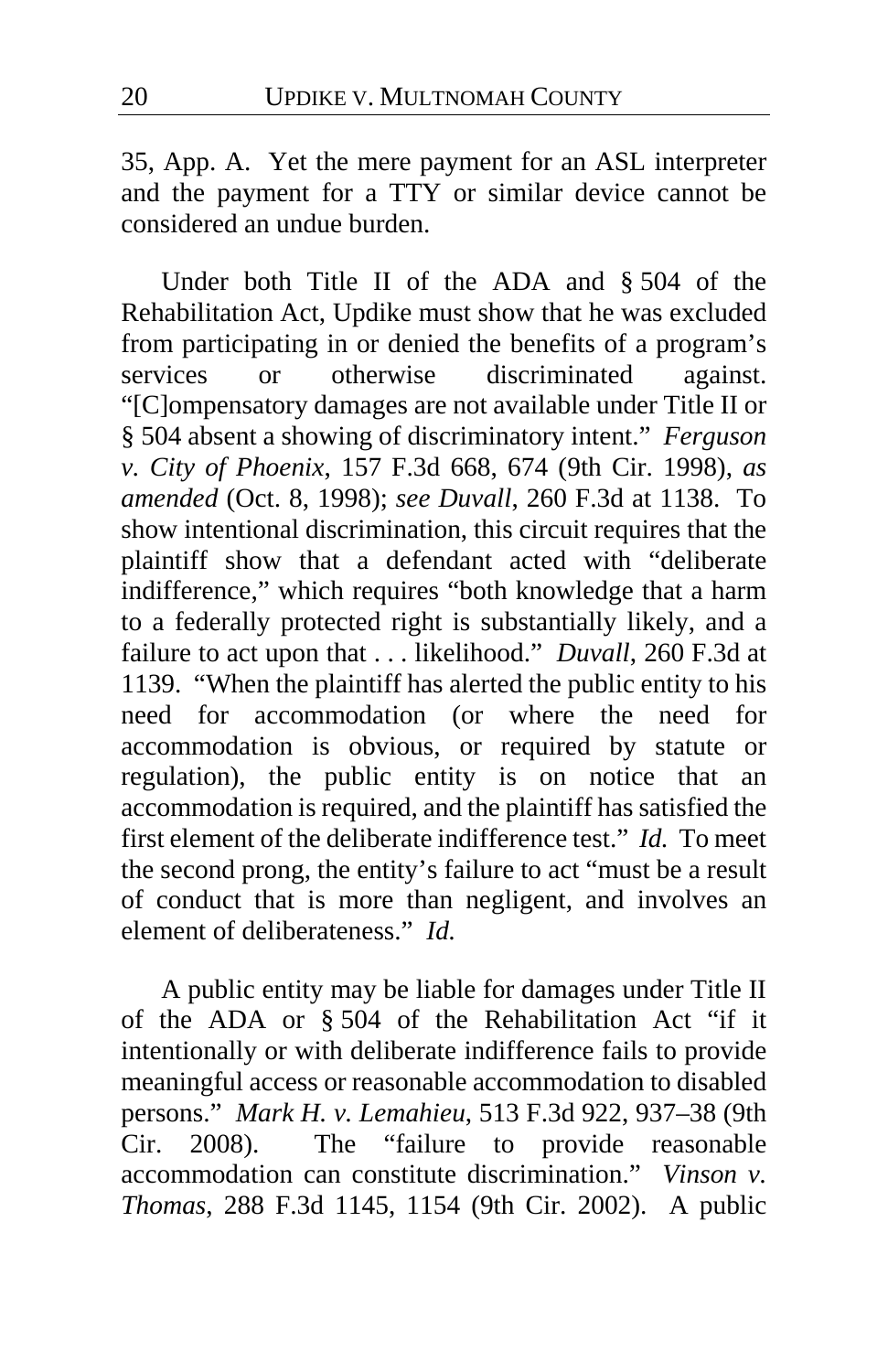entity may not disregard the plight and distress of a disabled individual.

The parties do not dispute that Updike is a qualified individual with a disability and that, as a detainee at the detention facility, he was otherwise qualified to receive the services and benefits of the public entity. Instead, the parties dispute whether Updike was intentionally discriminated against when his requested accommodations were denied or when accommodation was not provided. Because Updike's ADA and § 504 claims do not differ in any respect relevant to resolving this appeal, and no party asserts that any distinctions are material, we address the ADA and § 504 claims together. *See Duvall*, 260 F.3d at 1135–36.

#### **B**

The thrust of Updike's allegations against the State is that the State failed to arrange for an ASL interpreter at Updike's first criminal court appearance. As a result, Updike had to stay at MCIJ for an additional evening, and he complains that he could have been released earlier if an ASL interpreter had been provided on January 15, 2013, the date of his first arraignment hearing. The district court concluded that Updike did not show that the State acted with deliberate indifference. The State gave evidence that in setting Updike's arraignment, it reviewed the booking register, which did not note his need for an interpreter, but not the pretrial release report, which did note Updike's need for an interpreter.

Updike relies on *Robertson v. Las Animas County Sheriff's Department*, 500 F.3d 1185, 1199 (10th Cir. 2007) and *Chisolm v. McManimon*, 275 F.3d 315, 330 (3d Cir. 2001) to argue that he was denied the ability to participate at the January 15, 2013 arraignment. Both cases involved deaf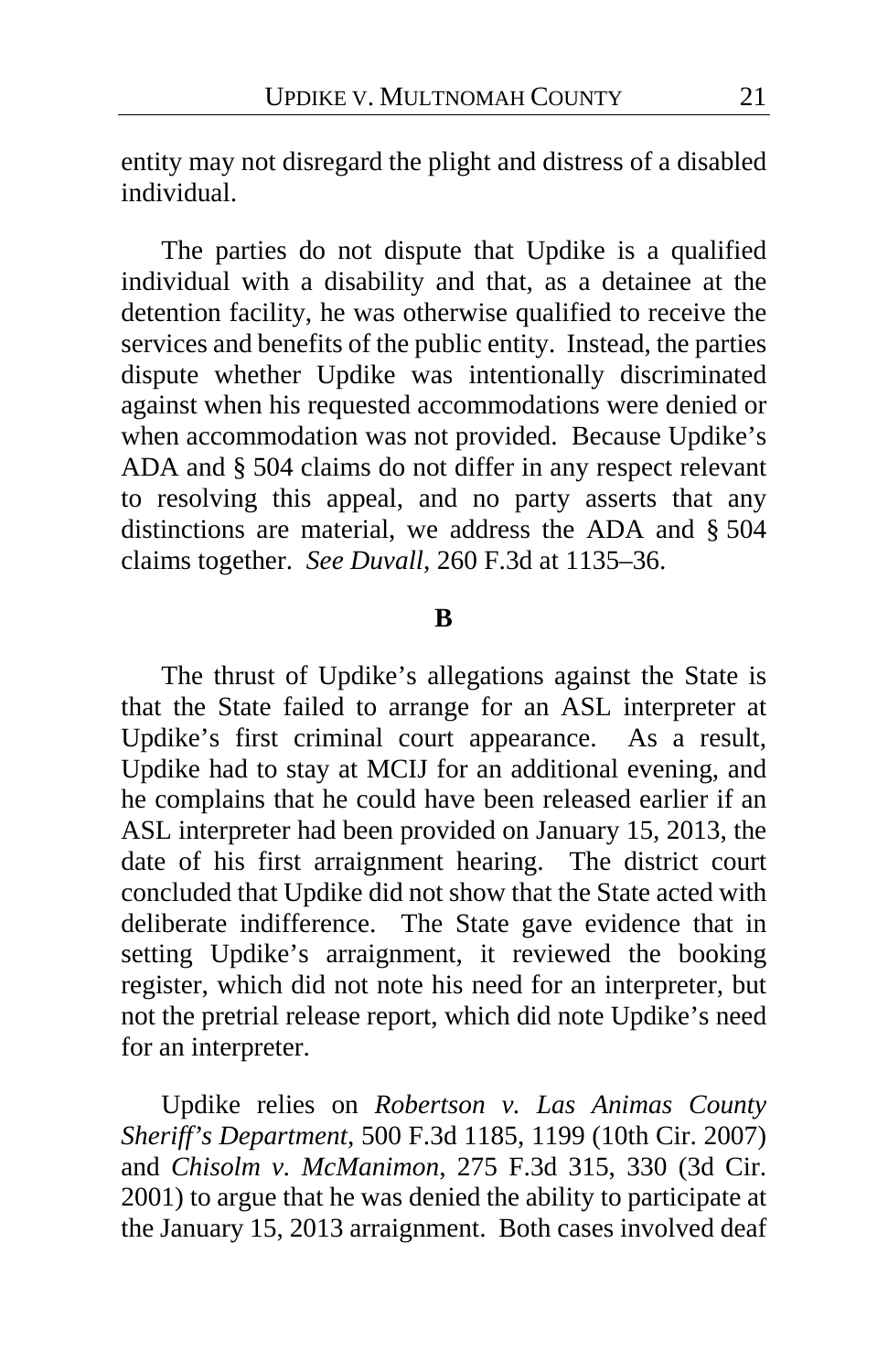or hearing impaired individuals who made court appearances without ASL interpreters. But neither out-of-circuit case discussed our circuit's heightened requirement for a plaintiff to establish that the discrimination was committed with deliberate indifference in order to recover monetary damages under the ADA or § 504. *See Duvall*, 260 F.3d at 1138–39. We have explained deliberate indifference as follows:

> Because in some instances events may be attributable to bureaucratic slippage that constitutes negligence rather than deliberate action or inaction, we have stated that deliberate indifference does not occur where a duty to act may simply have been overlooked, or a complaint may reasonably have been deemed to result from events taking their normal course. Rather, in order to meet the second element of the deliberate indifference test, a failure to act must be a result of conduct that is more than negligent, and involves an element of deliberateness.

*Id.* at 1139.

We conclude that the district court correctly granted summary judgment for the State on this issue. This case reflects an absence of effective communication and coordination between the County's pretrial services and employees at OJD about the need for an interpreter at Updike's arraignment. While it is regrettable that it appears that Updike spent an extra night in jail that he likely would not have had to spend had he been provided an ASL interpreter the first time he appeared before Judge Dailey, there is no evidence that the State deliberately failed to order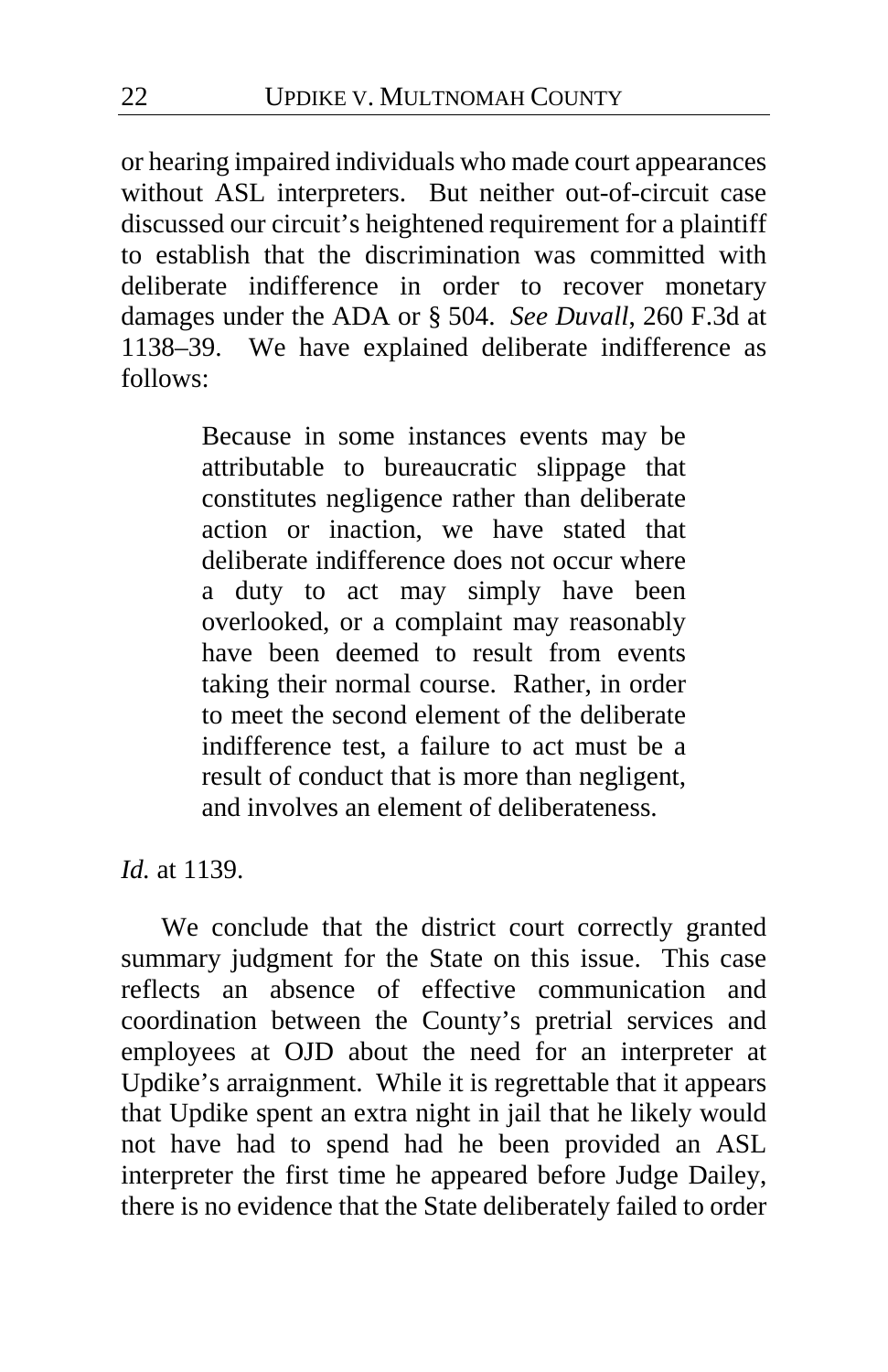an interpreter at the January 15, 2013 arraignment. Instead, the evidence shows "bureaucratic slippage that constitutes negligence rather than deliberate action or inaction." *Id.* Since Updike's first arraignment, the County and State have reviewed their procedures and taken the appropriate corrective action, such that this "bureaucratic slippage" is likely to be avoided in the future. Similarly, pretrial services has modified their procedures such that the booking register now provides the necessary notice for accommodations.

There is no evidence that the State's failure to provide an ASL interpreter was the result of deliberate indifference. We accordingly affirm the district court's holding that summary judgment in favor of the State is appropriate on Updike's claims under the ADA and § 504.

#### **C**

Along with alleging that the County failed to arrange for an ASL interpreter at Updike's arraignment, Updike alleges that the County did not provide him with an ASL interpreter and other auxiliary aids in order to effectively communicate while he was in pretrial detainment and under pretrial supervision. The district court held that Updike could have, but did not, provide the County notice of this conduct that allegedly violated the ADA and § 504 and that summary judgment was warranted on this ground. The district court, however, went on to review Updike's allegations and found that there was no evidence in the record creating a genuine issue as to whether the County intentionally violated the ADA or the Rehabilitation Act. As to Updike's ADA and § 504 claims for damages against the County, we reverse.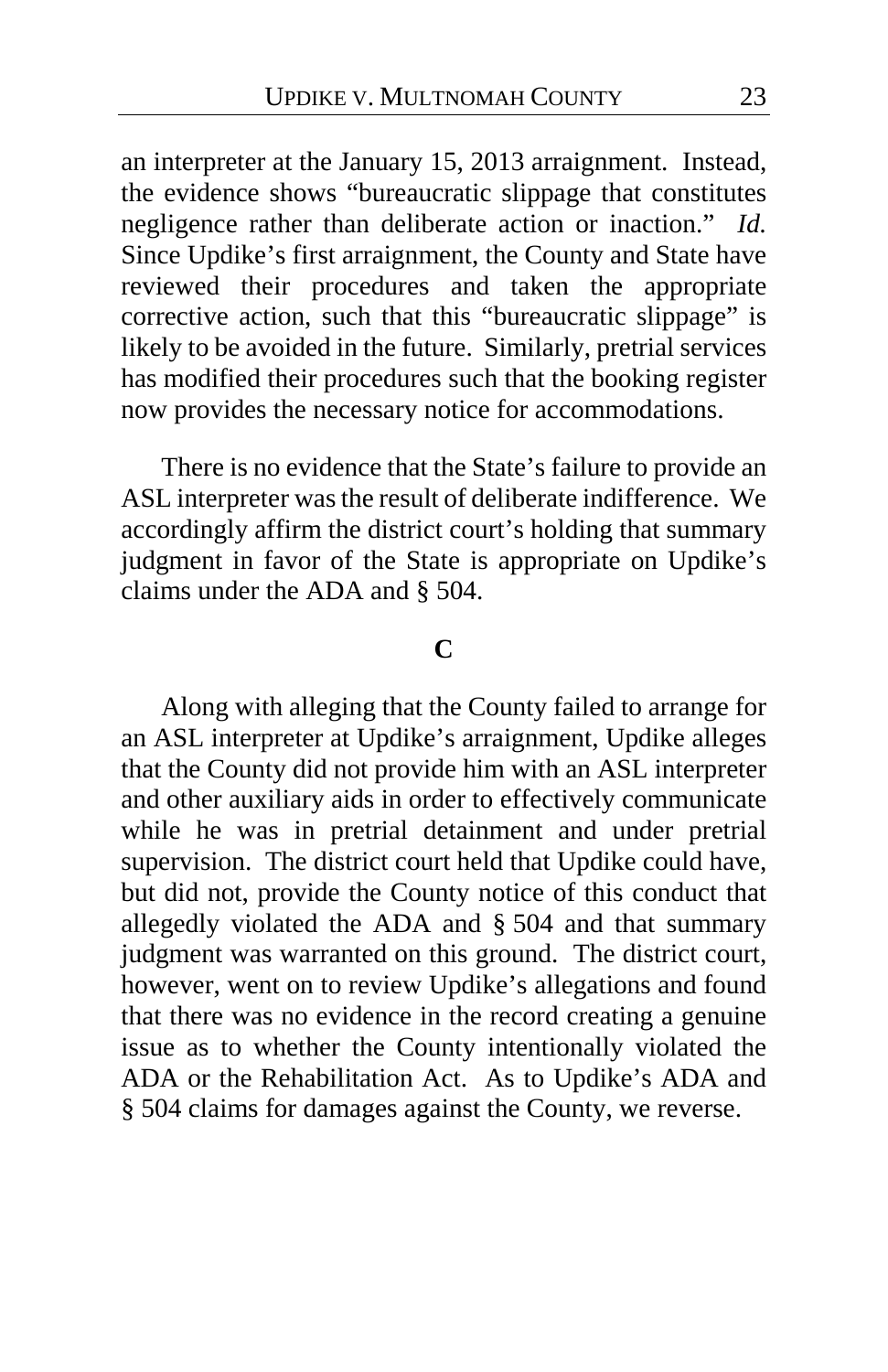#### **1**

"Federal Rule of Civil Procedure 8(a)(2) requires that the allegations in the complaint 'give the defendant fair notice of what the plaintiff's claim is and the grounds upon which it rests.'" *Pickern v. Pier 1 Imports (U.S.), Inc.*, 457 F.3d 963, 968 (9th Cir. 2006) (quoting *Swierkiewicz v. Sorema N.A.*, 534 U.S. 506, 512, (2002)). "[S]ummary judgment is not a procedural second chance to flesh out inadequate pleadings." *Wasco Prods., Inc. v. Southwall Techs., Inc.*, 435 F.3d 989, 992 (9th Cir. 2006).

The district court found that Updike raised several specific factual allegations in his declaration opposing the County's motion for summary judgment, submitted after the close of discovery, that were not previously raised in his complaint, including:

> Plaintiff's requests: (1) for an auxiliary aid to make telephone calls; (2) for an ASL interpreter to speak with Nurse Julie Nielson; (3) for closed captioning to be turned on for the [j]ail televisions; and (4) for an ASL interpreter for his meetings with pre-trial services.

The district court concluded that Updike's failure to provide the County with adequate notice of additional allegations warranted summary judgment on Updike's ADA and § 504 claims on these allegations.

We disagree. Although the primary focus of Updike's complaint was on the ASL interpreter that was not provided at his arraignment on January 15, 2013, Updike's complaint gave sufficient factual allegations describing the County's failure to provide auxiliary aids and services while Updike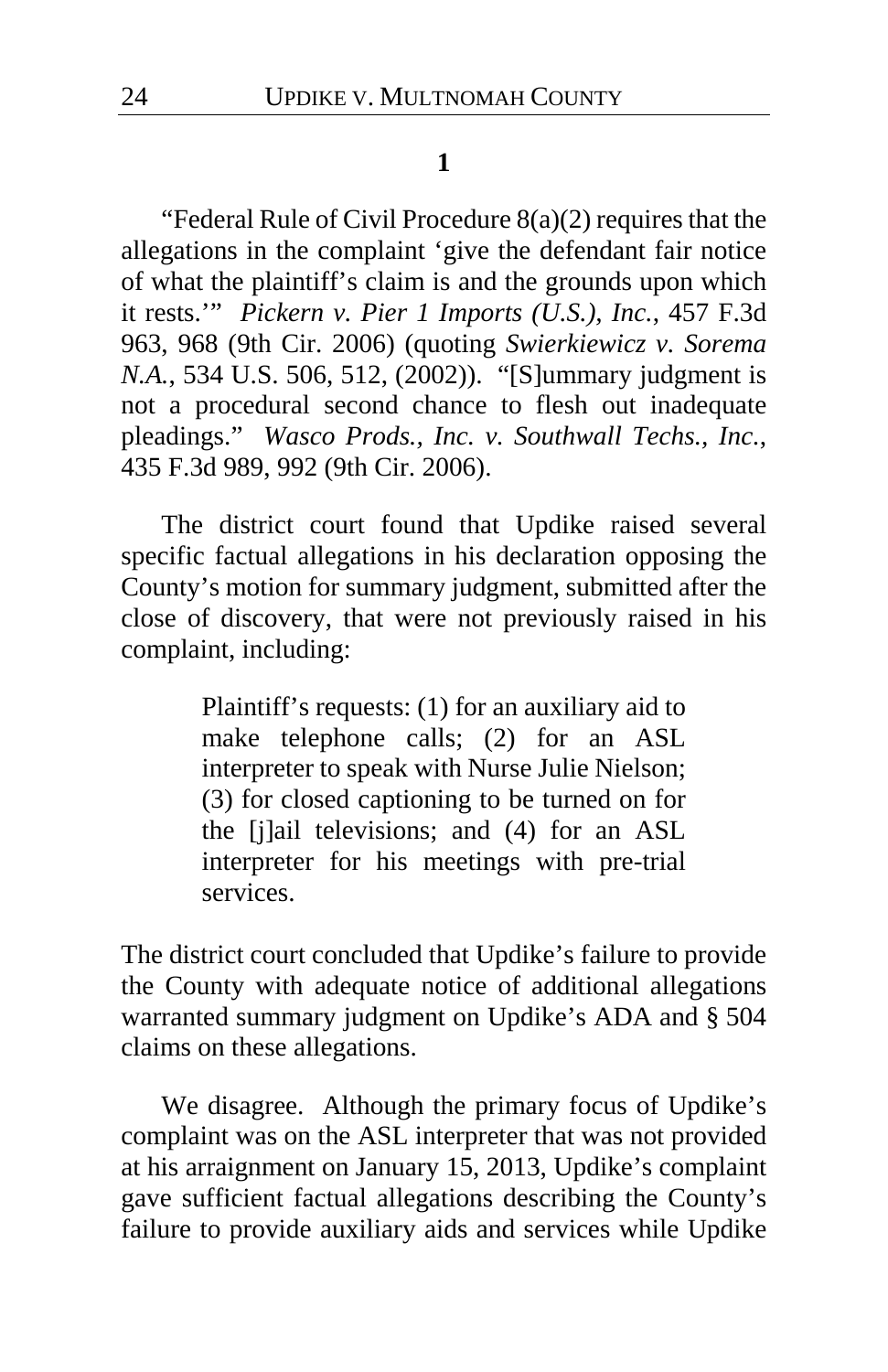was detained and under pretrial supervision to put the County on notice that those inactions would be at issue. For example, Updike's complaint stated that while Updike was at MCDC he requested an ASL interpreter and a TTY but neither was provided. He further alleged that he was directed to write a statement without the accommodations of a TTY or an ASL interpreter. The complaint went on to allege that the County did not provide Updike with an ASL interpreter while he was held at MCIJ.

His complaint also alleged that while he awaited trial, he was under the supervision of employees of the County. He had requested an ASL interpreter to aid his communication, but the County did not accommodate this request. Updike repeated these allegations throughout his complaint:

> Defendant County denied Plaintiff the benefits of Defendant's services and programs through failure to provide an ASL interpreter and failure to promptly provide a TTD while Plaintiff was in custody. Defendant County also failed to provide an ASL interpreter during Plaintiff's pretrial release while he was under the supervision of Defendant County's employees.

The complaint specifically alleged that the County denied Updike "effective communication by refusing to provide him with a qualified interpreter in circumstances involving the following types of communication which would be normal in criminal investigations and the arrest of a suspect." These circumstances included:

> explaining to the police the details of the incident and the alleged crime; discussing injuries; discussing damage to and loss of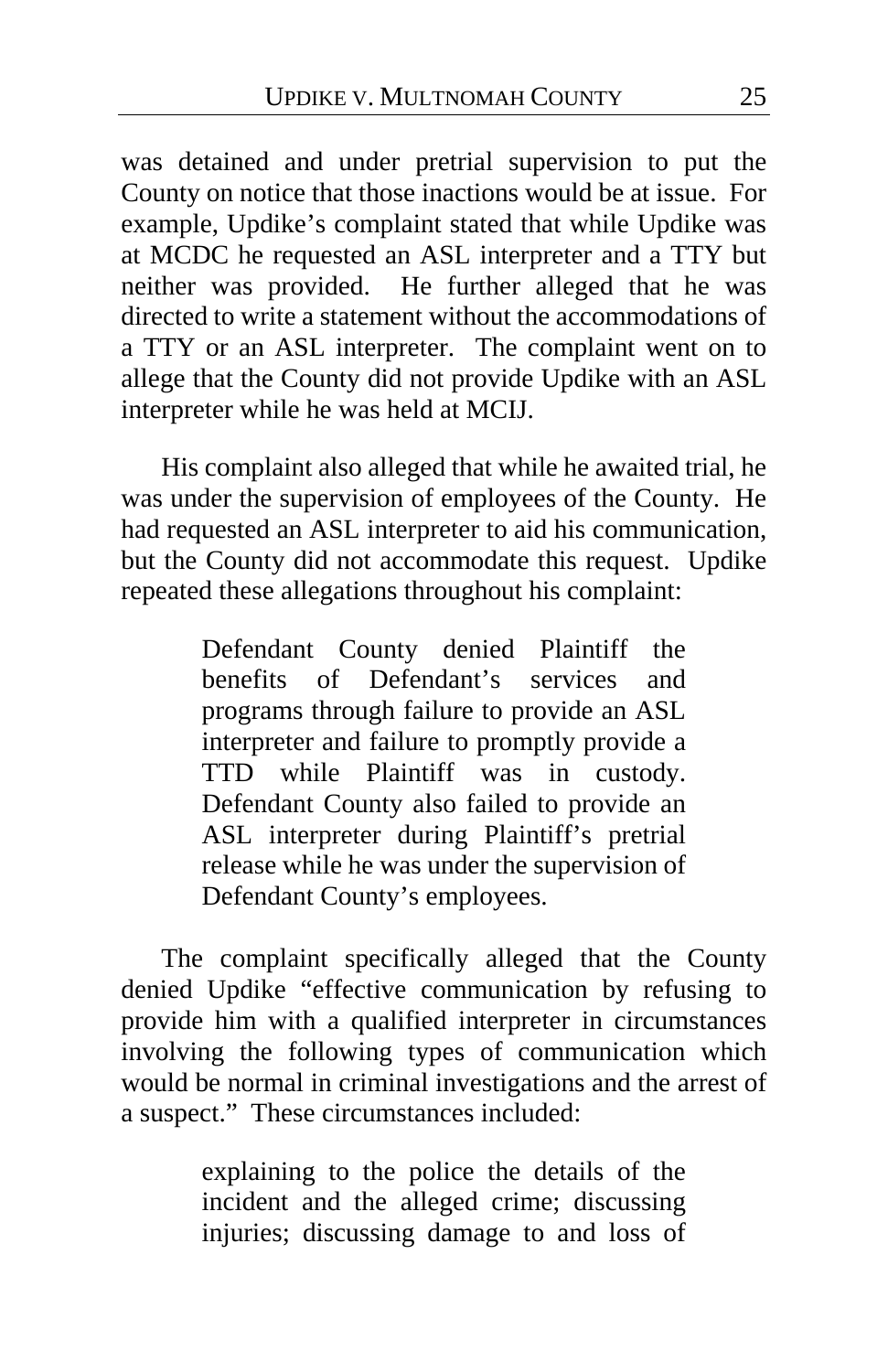personal property; conveying and understanding one's rights as a crime victim; conveying and understanding one's rights as an arrestee and pretrial detainee; asserting the right to effective communication during booking and being held by a jail or correctional facility; asserting the right to an ASL interpreter for appearances in court; and<br>asserting the right to effective asserting the right to effective communication with supervising County employees during pretrial release.

Updike complied with the notice pleading requirement of Federal Rule of Civil Procedure 8. Updike alleged sufficient facts that the County did not accommodate his requests for an auxiliary aid to make telephone calls or for an ASL interpreter while in custody, such that the County should have been "on notice of the evidence it need[ed] to adduce in order to defend against [Updike's] allegations." *Coleman v. Quaker Oats Co.*, 232 F.3d 1271, 1292 (9th Cir. 2000). Coupled with Updike's deposition testimony, the County was put on notice of the evidence it would need to defend against Updike's ADA and Rehabilitation Act claims. *See id.*

**2**

The district court also granted summary judgment on the alternative ground that there was insufficient evidence of intentional discrimination by the County against Updike.

The County argues that not providing Updike with his preferred form of communication is not, by itself, a violation of the ADA or the Rehabilitation Act. The County emphasizes that each of the County employees believed Updike could effectively communicate without the use of an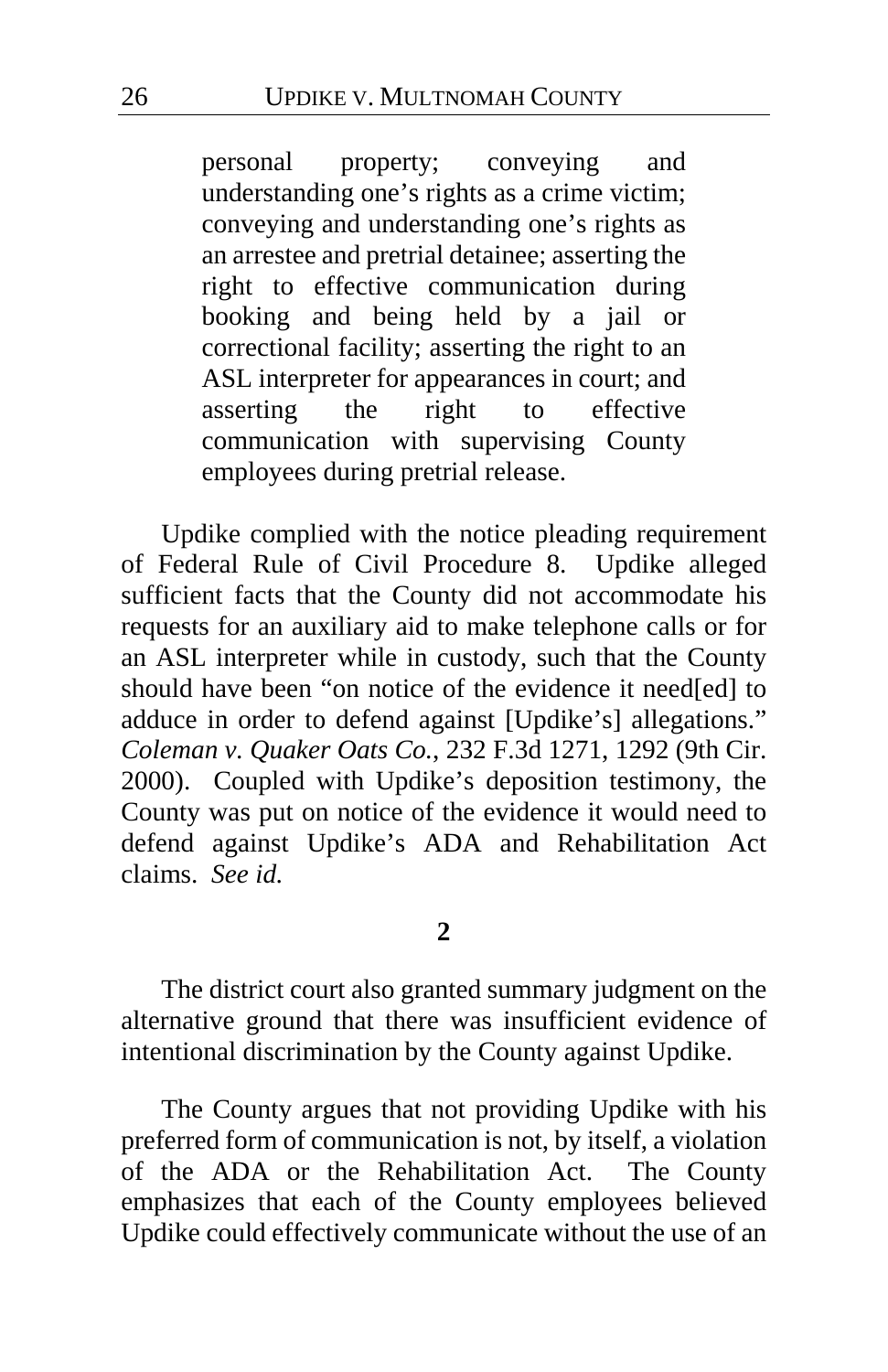ASL interpreter or TTD/TTY device. Whether Updike could effectively communicate in English is disputed as Updike avers that ASL is his primary language, he does not consider himself to be bilingual in English, he does not read or speak English well, and he is not proficient at reading lips. He contends that he was not able to communicate effectively with correctional staff because they did not provide appropriate accommodations. Other disputes central to this case include whether the County undertook "a fact-specific investigation to determine what constitutes a reasonable accommodation," *Duvall*, 260 F.3d at 1139, and gave "primary consideration" to Updike's requests, 28 C.F.R.  $\frac{2}{3}$  35.160(b)(2).

It is well-settled that Title II and § 504 "create a duty to gather sufficient information from the [disabled individual] and qualified experts as needed to determine what accommodations are necessary." *Duvall*, 260 F.3d at 1139 (alteration in original) (quoting *Wong v. Regents of the Univ. of Cal.*, 192 F.3d 807, 818 (9th Cir. 1999)). Thus, a public entity "must consider the particular individual's need when conducting its investigation into what accommodations are reasonable." *Id.* As explained above, to meet the deliberate indifference test for compensatory damages, the public entity must be on notice that an accommodation is required, and that the entity's failure to act involved an element of deliberateness. *Id.* A denial of a request without investigation is sufficient to survive summary judgment on the question of deliberate indifference. *See id.* at 1140 ("[Plaintiff] provided sufficient evidence to create a triable issue as to whether [defendants] . . . had notice of his need for the accommodation involved and that they failed despite repeated requests to take the necessary action."). Here, there is no dispute that County employees were aware of Updike's disability. There is also no record evidence that the County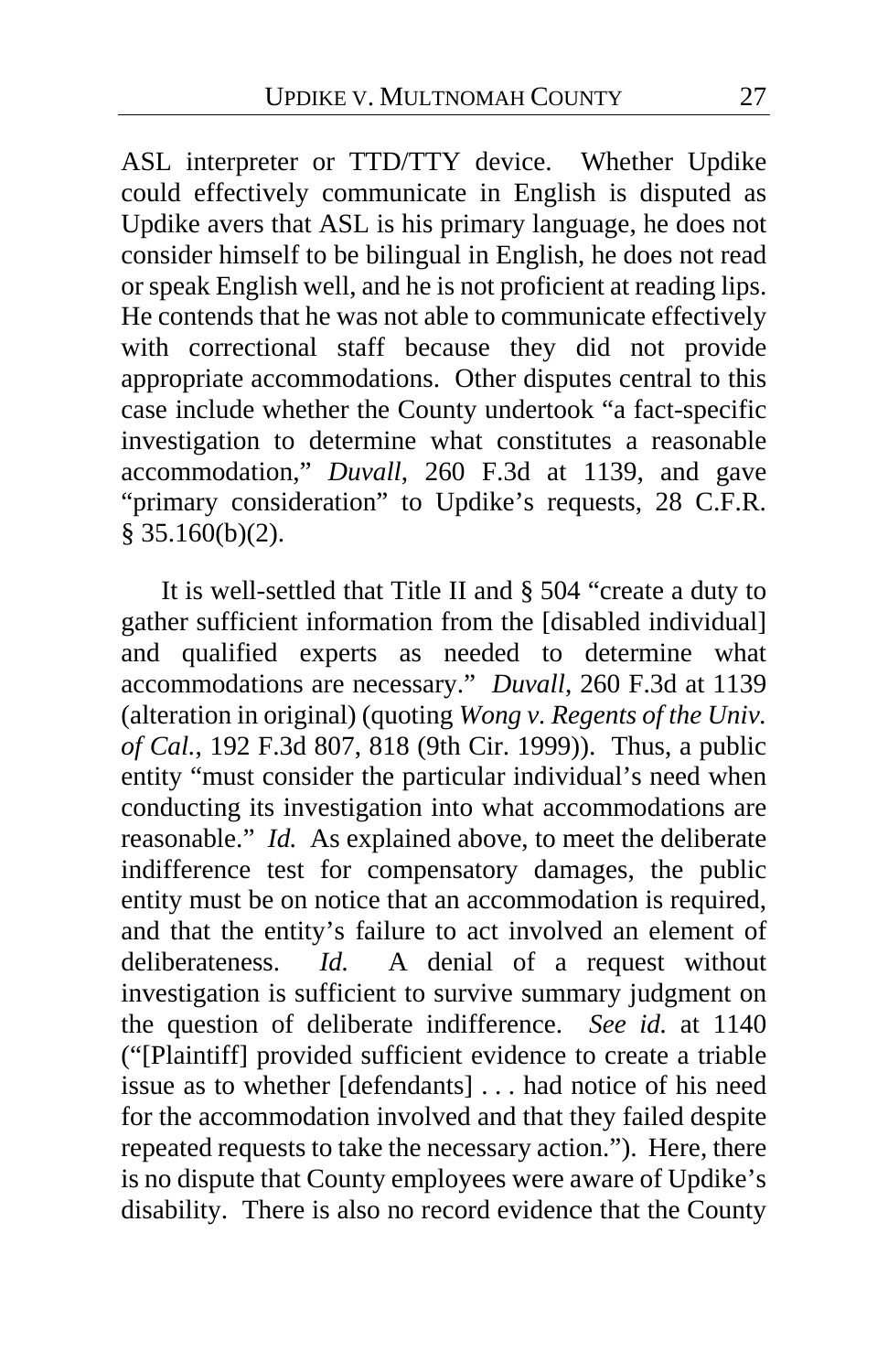properly investigated Updike's need for accommodation. We reverse the district court's grant of summary judgment on the ground that the County's failure to provide accommodations proceeded without conducting an adequate investigation of Updike's disability and the efficacy of other ways to communicate.

We also reverse the district court's grant of summary judgment on the ground that there are disputed issues of material fact as to whether, at each of Updike's requests for accommodation, the County's failure to provide an accommodation was done with deliberate indifference, rather than merely negligence.**[6](#page-27-0)**

These are the individual bases for Updike's ADA and § 504 claims:

**Failure to provide an ASL interpreter or TTY during the booking process:** During the booking process, Updike requested an ASL interpreter and also requested a TTY device so he could make phone calls to his attorney and his mother. The district court dismissed this aspect of Updike's

 $\overline{a}$ 

<span id="page-27-0"></span>**<sup>6</sup>** Updike also contends that an inmate with a communication-related disability "often lacks the ability to communicate his need for accommodation." *See, e.g.*, *Pierce*, 128 F. Supp. 3d at 269 ("[Defendant] does not explain how inmates with known communications-related difficulties (such as [Plaintiff]) are supposed to communicate a need for accommodations, or, for that matter, why the protections of Section 504 and Title II should be construed to be unavailable to such disabled persons unless they somehow manage to overcome their communications-related disability sufficiently enough to convey their need for accommodations effectively."). Our case law is clear on this point: there may be situations where a public entity's duty to look into and provide a reasonable accommodation may be triggered when "the need for accommodation is obvious," and the public entity is on notice about a need for accommodation. *Duvall*, 260 F.3d at 1139.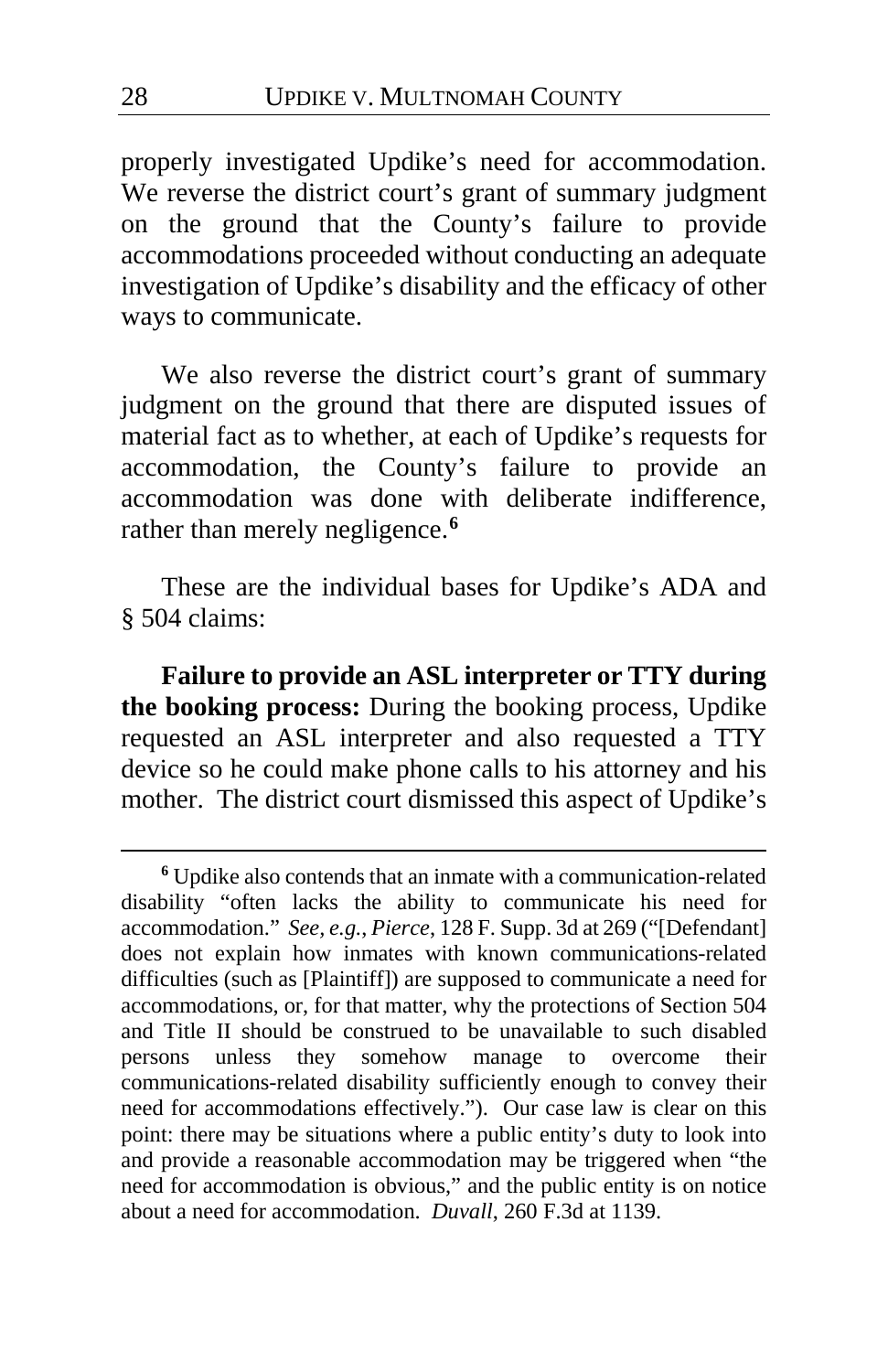claim, explaining that Updike did not explain how the booking process would have been different in any material respect had he been provided with his preferred accommodation. This analysis, however, disregards the County's affirmative obligations to provide reasonable accommodations. Employees for the County were aware that Updike was deaf, and that Updike had requested an ASL interpreter and other auxiliary services. Furthermore, the County has a contract with Columbia Language Services for interpreting services. Taken together, a reasonable trier of fact could conclude that the County acted with deliberate indifference in denying a reasonable accommodation. *See id.* at 1136; *Wong*, 192 F.3d at 819 (explaining that the denial of a request for accommodation "without consulting [plaintiff] or any person at the University whose job it was to formulate appropriate accommodations" was "a<br>conspicuous failure to carry out the obligation conspicuous failure to carry out the 'conscientiously' to explore possible accommodations"). A reasonable jury could conclude that an accommodation, such as an ASL interpreter or use of a TTY, was necessary for effective communication during the booking process.

**Failure to provide a TTD to make phone calls:** Updike made many requests for corrections staff to provide him with a TTD or TTY device so he could call his mother or an attorney but avers that no such aid was ever provided. As the district court noted, the parties do not dispute that a TTY machine was available for inmates to use for telephone calls, and that Updike was never provided with a TTY machine until after the January 16, 2013 arraignment when he was released from custody. The district court reasoned that Updike failed to present any evidence that the County actually refused to provide him with a TTY machine. We disagree with the district court's conclusion that the County did not act with deliberate indifference in denying the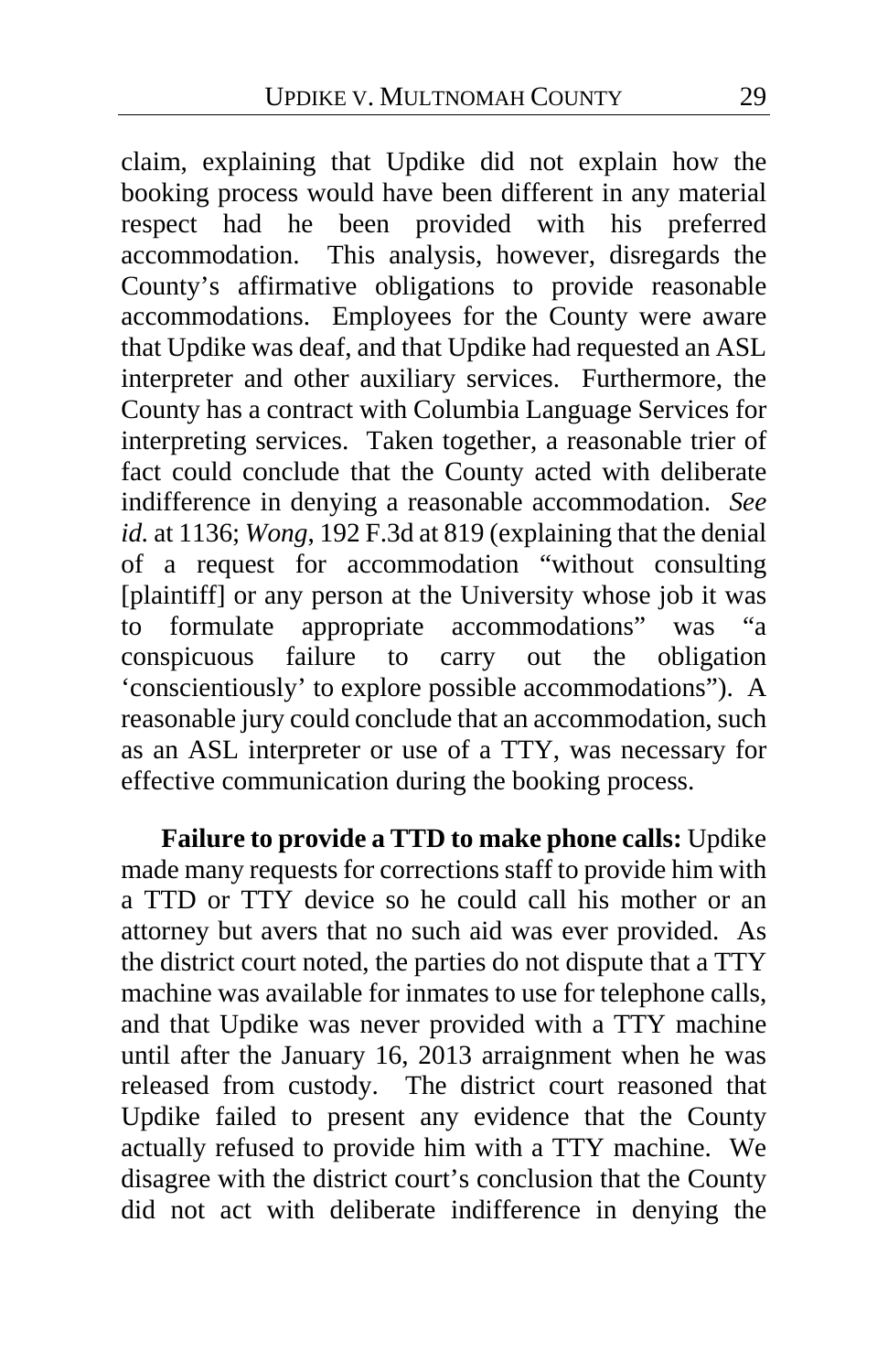request for a TTD or TTY. That Updike repeatedly requested a TTD, which was physically available at the jail, but was never provided such a device to assist making phone calls is evidence that the County denied him use of a TTD, creating a genuine issue of material fact on this issue. A trier of fact could conclude that the County acted with deliberate<br>indifference in denying direct requests for this denying direct requests for this accommodation, which would permit Updike to use telephones, a service routinely made available to non-deaf inmates.

**Failure to turn on closed captioning on jail televisions:** Updike asked MCDC officials to turn on closed captioning several times while in the custody of the County, but avers this request was not accommodated. Although the district court attributed this to an "unintentional oversight," Updike has introduced evidence that County jail employees were aware of Updike's disability, yet ignored his repeated requests to turn on closed captioning. Again, there is a genuine factual dispute on deliberate indifference.

**Failure to provide an ASL interpreter during his medical evaluation:** Under Updike's evidence, which should be credited on summary judgment, Updike requested an ASL interpreter while meeting with Nurse Nielsen, and could not convey that he had neck and back pain because of an inability to communicate. He also explained that he could not read well the form the nurse used and that he could not respond or give input. Although the County asserts that Updike was very literate, and that an accommodation through writing was sufficient to comply with the ADA, the County has not put forth evidence showing that it looked into whether his request for accommodation could be granted without undue burden. Further, Updike disputes that the method of communication through writing was effective.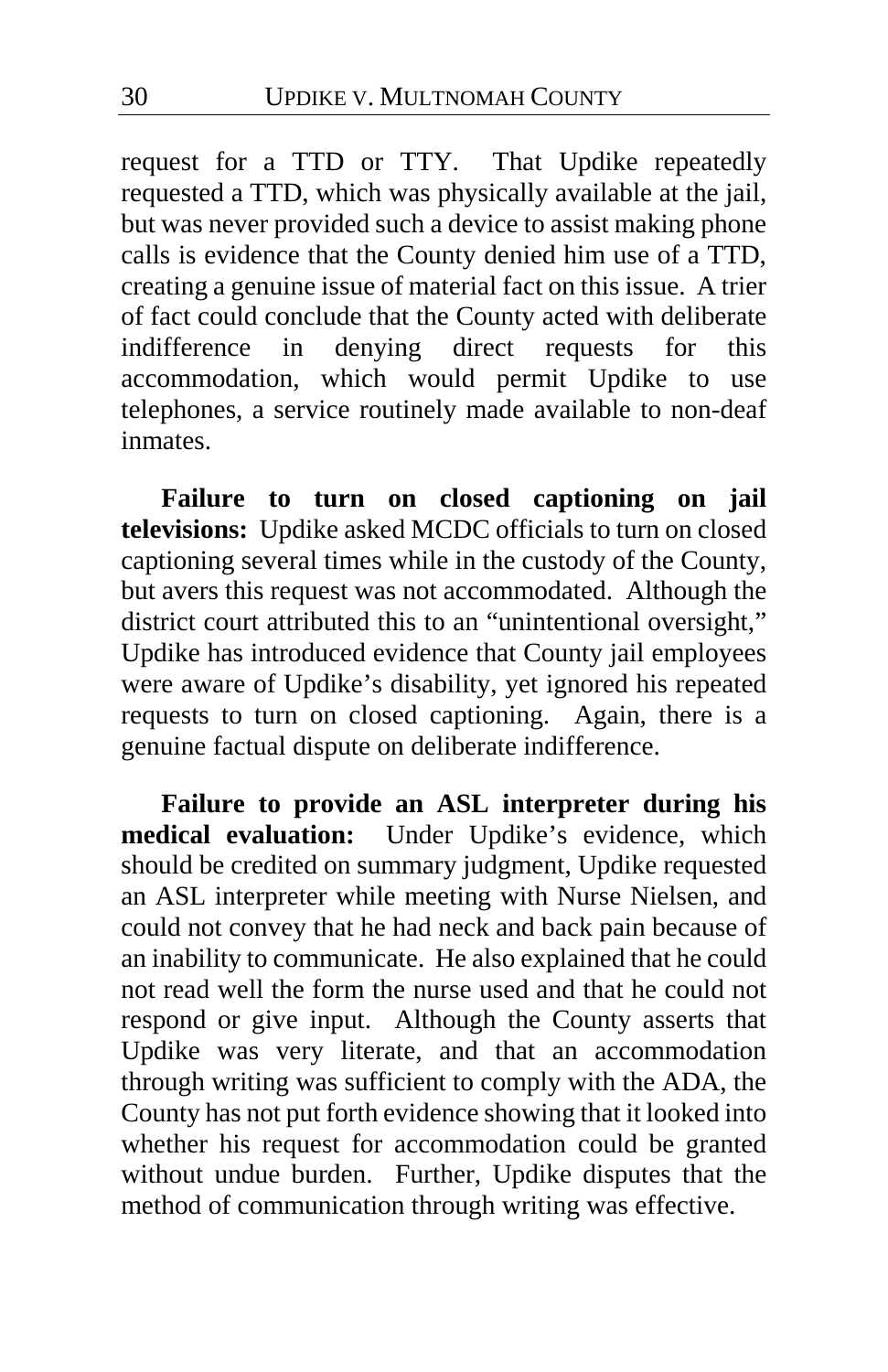The district court dismissed this claim because there was no evidence in the record that Updike was denied any specific benefit or service that is regularly offered to other inmates. The lack of an ASL translator, however, may have denied Updike the opportunity to communicate effectively during the medical evaluation provided by the County. Medical evaluations often will be the type of complex and lengthy situation in which an ASL interpreter should be provided. *See Duffy v. Riveland*, 98 F.3d 447, 456 (9th Cir. 1996) ("[A] qualified interpreter may be necessary when the information being communicated is complex, or is exchanged for a lengthy period of time." (quoting 28 C.F.R. pt. 35, App.); 28 C.F.R. § 35.160(b)(2) ("The type of auxiliary aid or service necessary to ensure effective communication will vary in accordance with the method of communication used by the individual; the nature, length, and complexity of the communication involved; and the context in which the communication is taking place."). A trier of fact can weigh these factors in deciding whether written communication, rather than an ASL translator, was an appropriate accommodation.

**Failure to provide an ASL interpreter during the recognizance interview:** During Updike's recognizance interview, he requested an ASL interpreter and a TTY device, was not given either, and Updike said that he had difficulty reading the officer's lips. Officer Iwamoto disputed this, believing that he was able to communicate effectively with Updike through written English and that Updike communicated clearly through written notes.But again, the County introduced no evidence that it ascertained what accommodations might be needed, and instead relies on self-serving observations that its employees believed they were effectively communicating with Updike. Whether the County's accommodation was sufficient requires sifting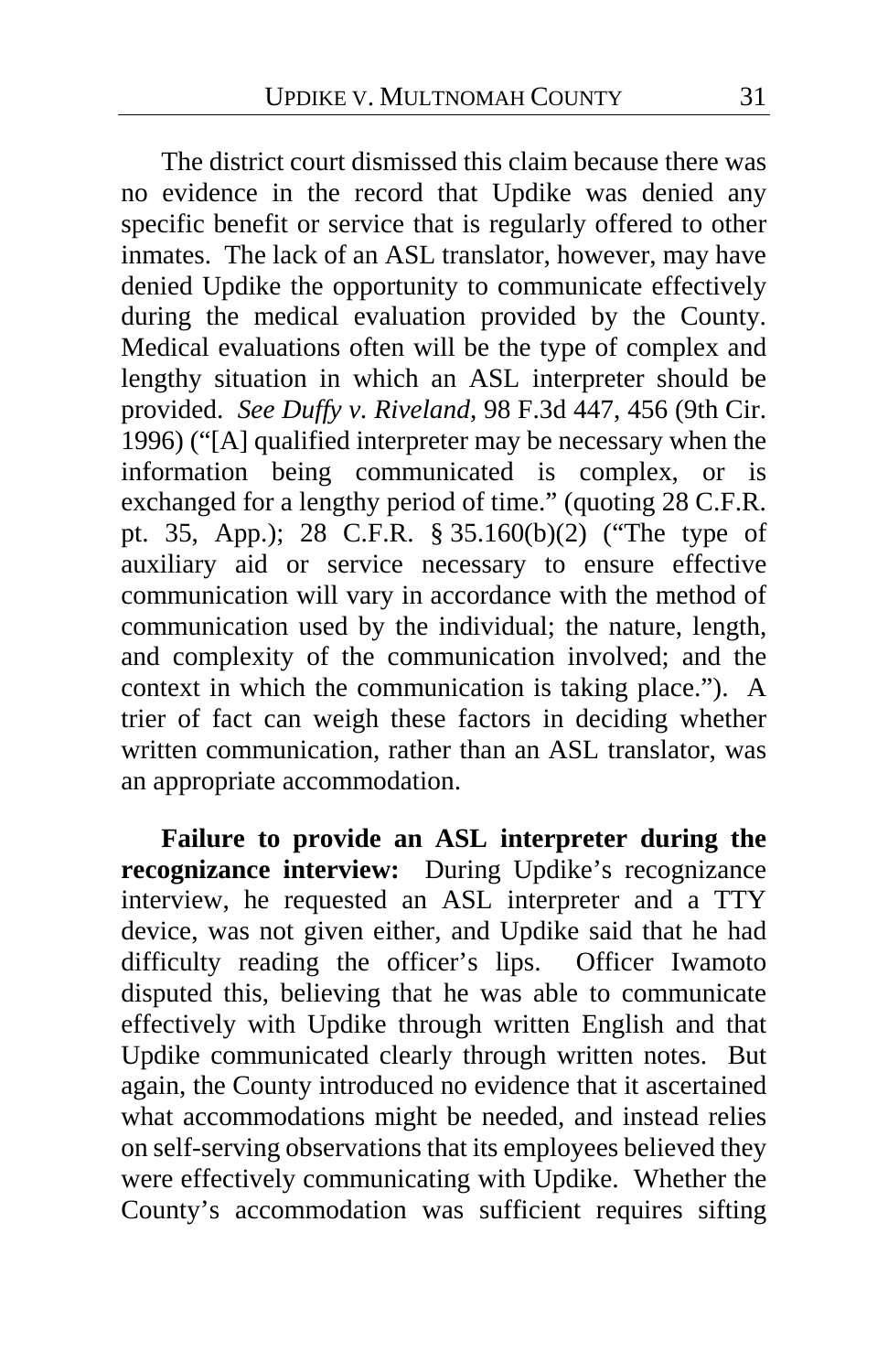through a number of facts. *See* 28 C.F.R. § 35.160(b)(2). And here too, a reasonable jury could conclude that written communication was not adequate to ensure that Updike could communicate as effectively as non-hearing-impaired individuals or that the County provided the appropriate accommodation.

**Failure to provide an ASL interpreter and other auxiliary aids during interactions with pretrial services:** Updike and Sacomano dispute whether Updike requested an interpreter. Although the record shows that Sacomano was aware that Updike is deaf, the County did not put forward evidence that she looked into providing Updike with an ASL interpreter during their meetings. The district court focused on whether Updike was actually denied services or whether his interactions "actually caused him harm" in dismissing this aspect of Updike's claim.The district court should have instead focused on whether Updike could effectively communicate with Sacomano while under supervision of the County and whether the County gave Updike reasonable accommodations. Considering the evidence in the light most favorable to Updike, a reasonable jury could conclude that Sacomano did not adequately address Updike's need for accommodation.

**Failure to timely arrange for an ASL interpreter at arraignment:** Updike inquired with County staff whether an ASL interpreter would be available at arraignment, yet no interpreter appeared at his January 15, 2013 arraignment. The County, however, timely communicated Updike's need for an ASL interpreter before his January 15 arraignment by noting it in his pretrial release report. That OJD staff looked at the booking register but not the pretrial release report in setting calendar, does not show that the County was deliberately indifferent to Updike's need for an ASL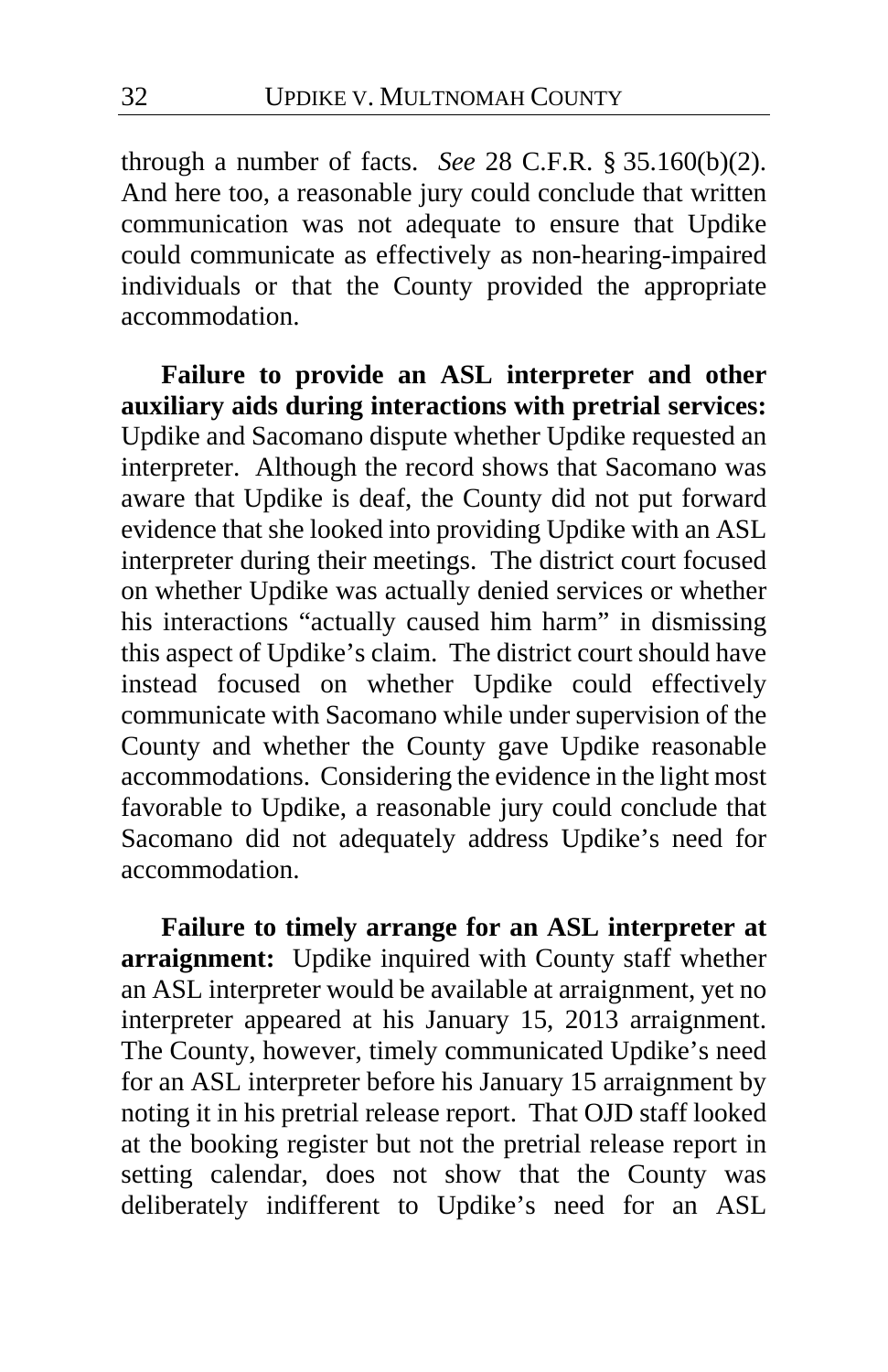interpreter. As discussed earlier, this sequence of events shows "bureaucratic slippage that constitutes negligence rather than deliberate action or inaction." *Duvall*, 260 F.3d at 1139. Summary judgment was appropriate on this facet of Updike's claim.

\* \* \*

The County's employees knew that Updike was deaf but did not provide Updike with an ASL interpreter, TTY device, or closed captioning for television, despite his repeated requests for these accommodations. Updike put forth evidence that he made repeated requests for an ASL translator and other auxiliary services with respect to various aspects of his time in custody and under pretrial supervision. The County was also on notice that Updike believed that his disability would impact his ability to understand instructions while detained. Updike contends that the County's failure to provide auxiliary aids and services limited his ability to communicate effectively, speak with his attorney and family members, and enjoy other programs and services on par with non-hearing impaired inmates.

Updike disputes the County's assertion that he was able to communicate fine using pen and paper, and instead contends that communication between him and corrections staff during the course of his detention and supervision were ineffective. Even if a jury ultimately determines that the County is correct—a matter that must be left to the jury where, as here, there are disputes of material fact—summary judgment was improper because the County never meaningfully assessed Updike's limitations and comprehension abilities. At no time was Updike assessed to determine to what extent he would need accommodation to ensure that he could communicate effectively with others during his time in custody and under pretrial supervision.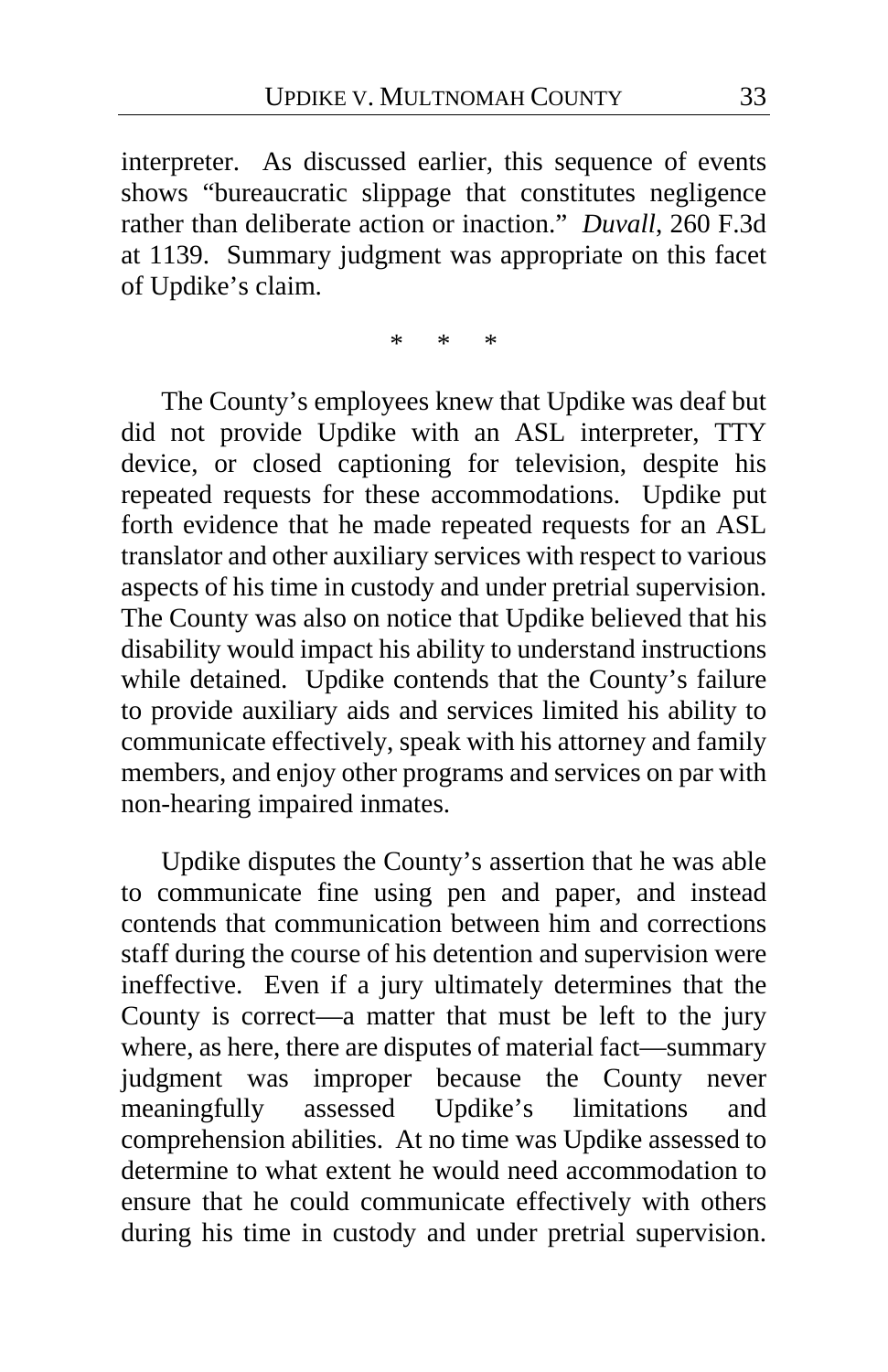Yet "[w]hen an entity is on notice of the need for accommodation, it 'is required to undertake a fact-specific investigation to determine what constitutes a reasonable accommodation.'" *A.G. v. Paradise Valley Unified Sch. Dist. No. 69*, 815 F.3d 1195, 1207 (9th Cir. 2016) (quoting *Duvall*, 260 F.3d at 1139). Nor did the County present evidence that it engaged in any inquiry as to why an ASL interpreter or TTY would be unreasonable or could not be accommodated.**[7](#page-33-0)** The record sets forth that it was not until his January 16, 2013 arraignment that Updike was provided with an ASL interpreter, and that it was not until Updike was released from custody that he was provided with a TTD. For these reasons, the district court erred in granting summary judgment in favor of the County on Updike's ADA and § 504 claims.

The district court, in granting summary judgment in favor of the County, concluded that Updike was not actually excluded from services that similarly-situated non-deaf individuals also accessed. We emphasize, however, that a public entity can be liable for damages under Title II and § 504 if it intentionally or with deliberate indifferences does not provide a reasonable accommodation to a deaf or hearing-impaired person. *See Duvall*, 260 F.3d 1138–39; *Mark H.*, 513 F.3d at 938.

In reversing the grant of summary judgment in favor of the County on Updike's claims for damages, we do not hold that Updike necessarily was entitled to have an ASL

 $\overline{a}$ 

<span id="page-33-0"></span>**<sup>7</sup>** The County makes no argument that providing Updike with an interpreter or providing other auxiliary services, such as a TTD, would have been unduly burdensome. Nor would this argument have much weight, given their existing contract with Columbia Language Services to provide those in custody with ASL interpreter services.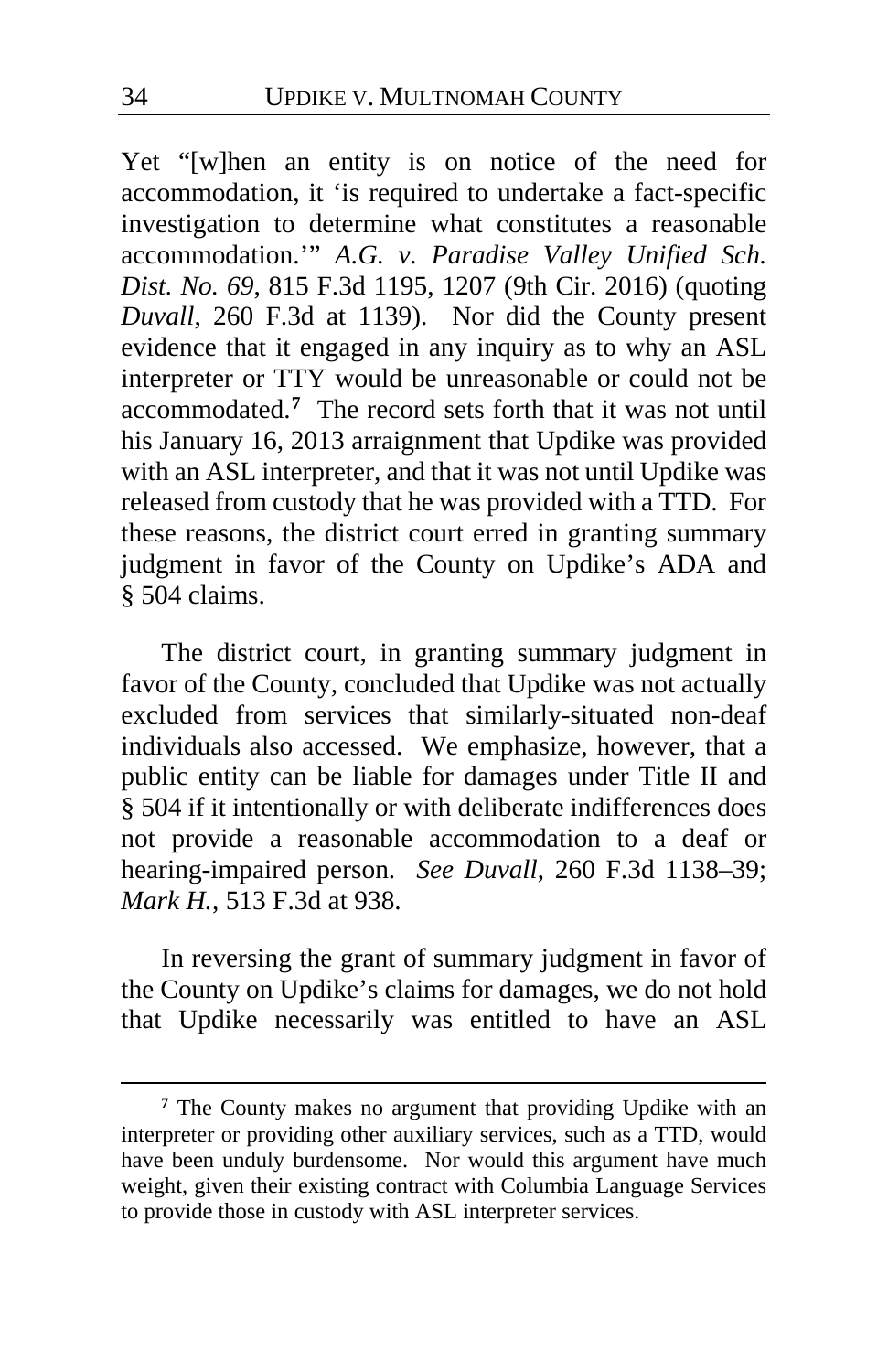interpreter as a matter of course to achieve effective communication with County employees or that the County should be subject to liability for failing to provide one. However, whether the County provided appropriate auxiliary aids where necessary is a fact-intensive exercise. Upon notice of the need for an accommodation, a public entity must investigate what constitutes a reasonable accommodation. *See Duvall*, 260 F.3d at 1139. Regulations require that public entities give primary consideration to the requests of the deaf individual with respect to auxiliary aid requests and give deference to such requests. 28 C.F.R. § 35.160(b)(2). And the type of auxiliary aid or service that will be appropriate should take into account the context in which the communication is taking place. *Id.* If the public entity does not defer to the deaf individual's request, then the burden is on the entity to demonstrate that another effective means of communication exists or that the requested auxiliary aid would otherwise not be required. *See* 28 C.F.R. pt. 35, App. A. A public entity must "take appropriate steps to ensure that communications" with a person with a disability is "as effective as communications with others." *Id.*  $§ 35.160(a)(1)$ . To deny a deaf person an ASL interpreter, when ASL is their primary language, is akin to denying a Spanish interpreter to a person who speaks Spanish as their primary language. An ASL interpreter will often be necessary to ensure communication with a deaf person who has become enmeshed in the criminal justice system. At a minimum, officials must conduct an adequate investigation into what accommodations may be necessary to permit effective communication of the deaf while incarcerated.

In this case, a reasonable jury could find that the County was deliberately indifferent and violated Title II and § 504 when it did not conduct an informed assessment of Updike's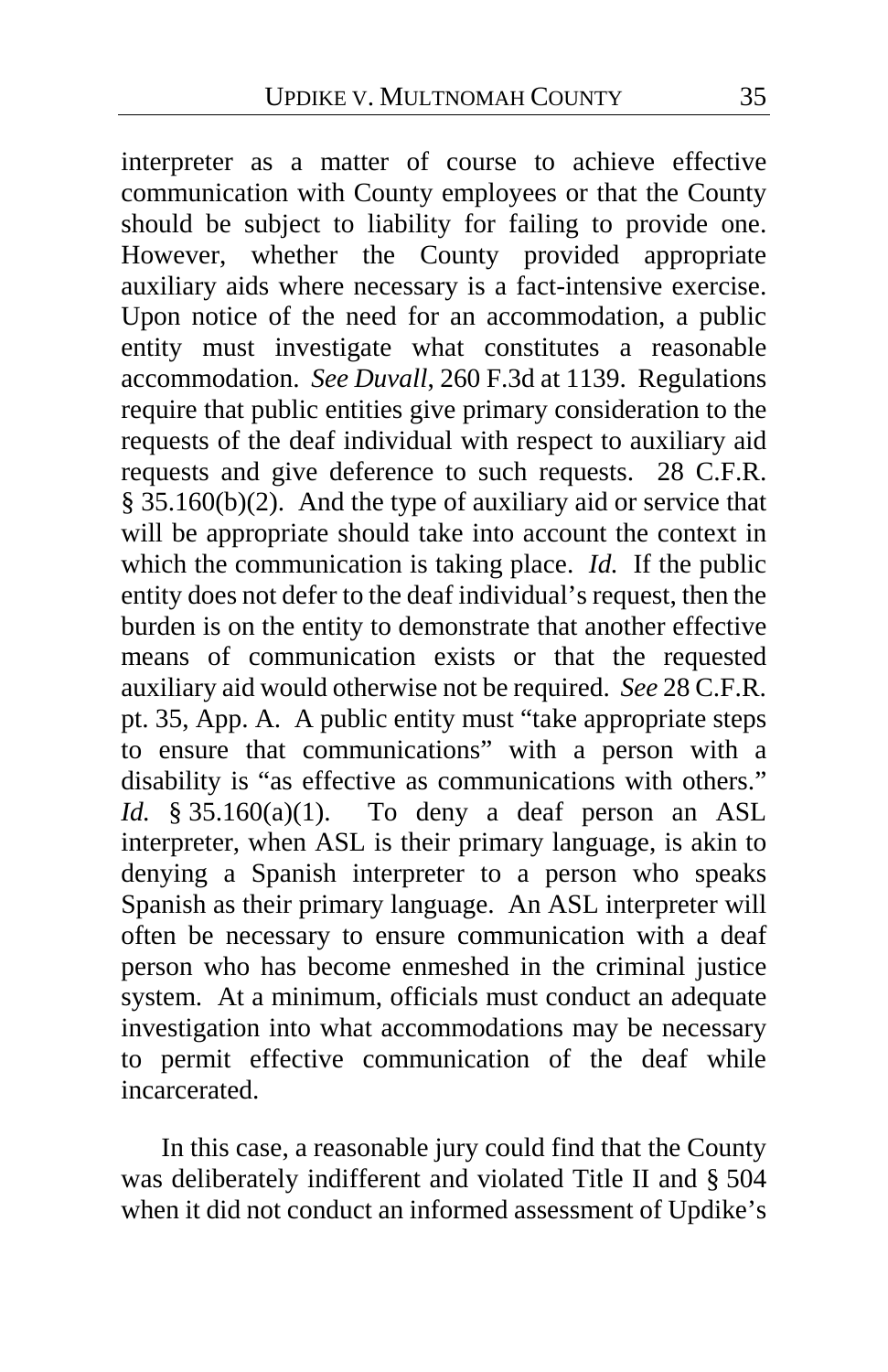accommodation needs, when it did not give primary deference to Updike's requests or context-specific consideration to his requests, when County employees failed to provide Updike with an ASL interpreter in a multitude of interactions with County employees, when County employees did not offer use of a TTD, and when County employees did not turn on closed captioning. Thus, we reverse the district court's holding that no evidence in the record created a genuine issue of material fact on whether the County violated the ADA or the Rehabilitation Act by inaction and conduct undertaken with deliberate indifference to Updike's legitimate needs as a deaf individual. Stated another way, the County may not turn a blind eye to a deaf ear. Whether it has done so here cannot be resolved at this stage of the proceedings before the consideration of relevant testimony and other evidence that may be offered at trial, and before a jury or the district court has made findings of fact based on trial proceedings. We reverse the grant of summary judgment in favor of the County on Updike's compensatory claims under Title II of the ADA and § 504 of the Rehabilitation Act. On the genuine factual disputes that we have identified, the case should proceed to trial.

## **V**

We affirm in part and reverse in part the district court's summary judgment orders. We affirm the district court's grant of summary judgment in favor of the State. We also affirm the district court's conclusion that Updike lacks standing to pursue his claims for injunctive relief. We reverse the district court's grant of summary judgment in favor of the County on Updike's ADA and § 504 claims for compensatory damages. We remand the case for further proceedings consistent with this opinion.